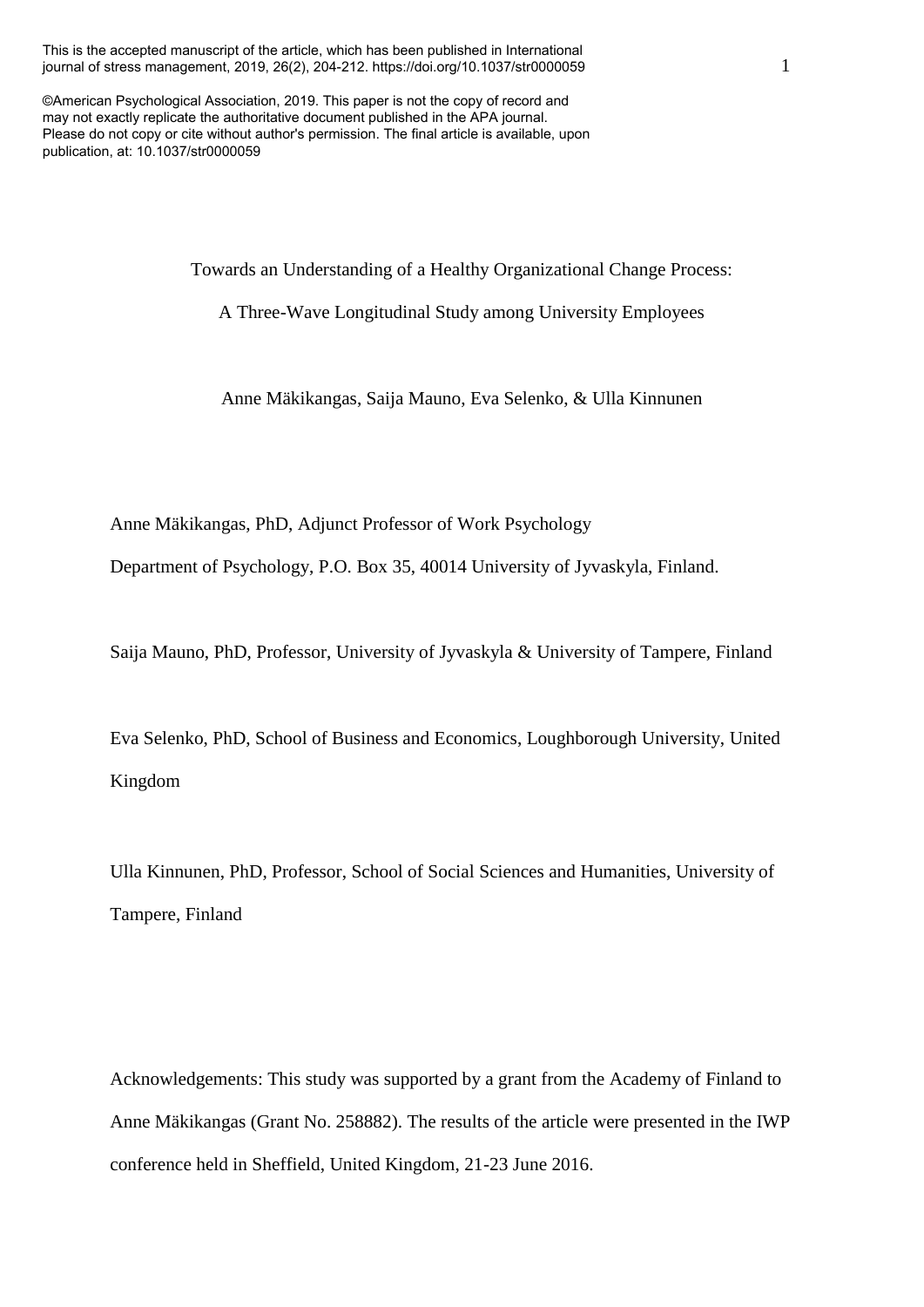#### **Abstract**

This study aimed to improve our understanding of what constitutes a healthy organizational change process among university employees. Positive attitudes and proactive participation towards organizational change were presumed to affect and be affected by personality resources measured via core self-evaluations and work-related motivational wellbeing (vigor). The study utilized three-wave longitudinal data collected in two large Finnish universities during their recent process of organizational change (*n* = 926). Structural equation modeling was employed to establish the direction of the relationships between the variables. The results showed that high levels of both core self-evaluations and vigor were associated with more favorable perceptions of organizational change: employees high in core selfevaluations and vigor were more satisfied with the changes and the information provided about the changes, and were also more likely to be actively involved in the change process. It was further found that positive attitudes to change mediated the relation between vigor and core self-evaluations: vigorous employees perceived the organizational changes more positively, which in turn strengthened their internal self-evaluations. Overall, these longitudinal results show that, among university employees, core self-evaluations and vigor are both important resource factors influencing perceptions and reactions to organizational changes.

*Keywords*: organizational change; core self-evaluations; vigor; university employees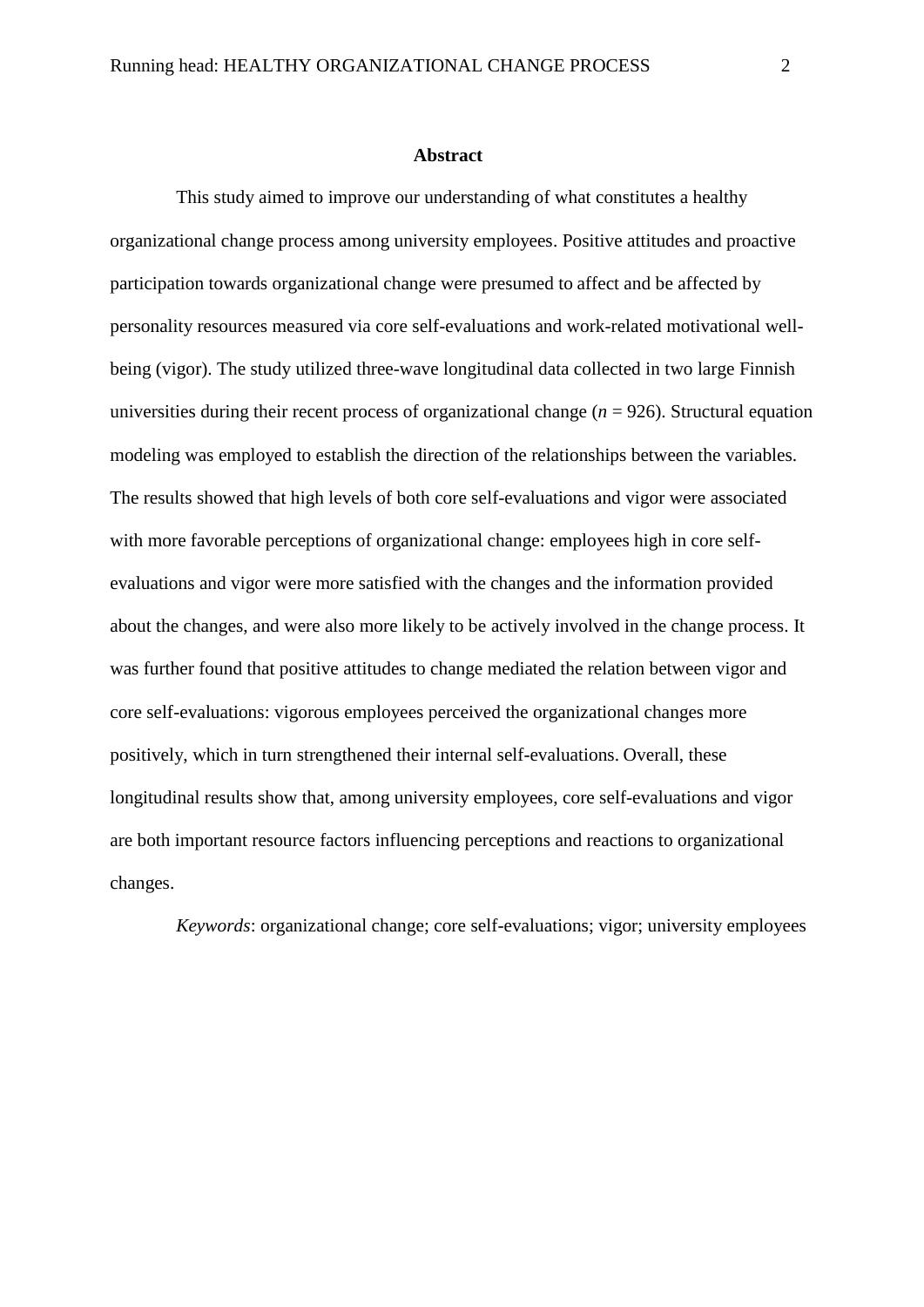Towards an understanding of a healthy organizational change process:

A three-wave longitudinal study among university employees

Organizational changes, such as a shift away from public state ownership and management structures towards corporate funding, administrative structure remodeling, and demands to work in an entrepreneurial way, are common in universities today (see e.g., Foss & Gibson, 2015; Fumasoli & Stensaker, 2013; Välimaa, 1994). Such changes can have significant unfavorable health consequences for an individual employee (e.g. increased levels of depression and anxiety), as demonstrated by recent reviews (Bamberger et al., 2012; De Jong et al., 2016). In the academic context, constant changes have had a negative effect on employee well-being (Kinman & Jones, 2008; Tytherleigh, Webb, Cooper, & Ricketts, 2005), especially through increased fatigue (Kinman & Wray, in press). Although academic employees typically report relatively high levels of work engagement (Rothmann & Jordaan, 2006) and find their jobs intrinsically motivating and enjoyable (Doyle & Hind, 1998) it is, nevertheless, important to identify the factors that help such employees to cope in turbulent times. Therefore, we aimed at contributing to understanding academic stress by highlighting and investigating the positive processes that may be available to support employees who are facing organizational change.

Based on positive psychology (Seligman & Csikszentmihalyi, 2000), this study sought to enhance knowledge of the factors that can help university employees to cope with, or even promote, their well-being during an organizational change, a known stress factor (Bamberger et al., 2012; De Jong et al., 2016). Specifically, drawing on the personal resources adaptation model (Van den Heuvel, Demerouti, Schaufeli, & Bakker, 2010) and the career success model (Judge & Kammeyer-Mueller, 2011), this study investigated what makes for a healthy organizational change process and what role personality resources have in protecting well-being during real-world period of change. The study utilizes three-wave longitudinal data gathered among staff employed in two large Finnish universities. At the time of the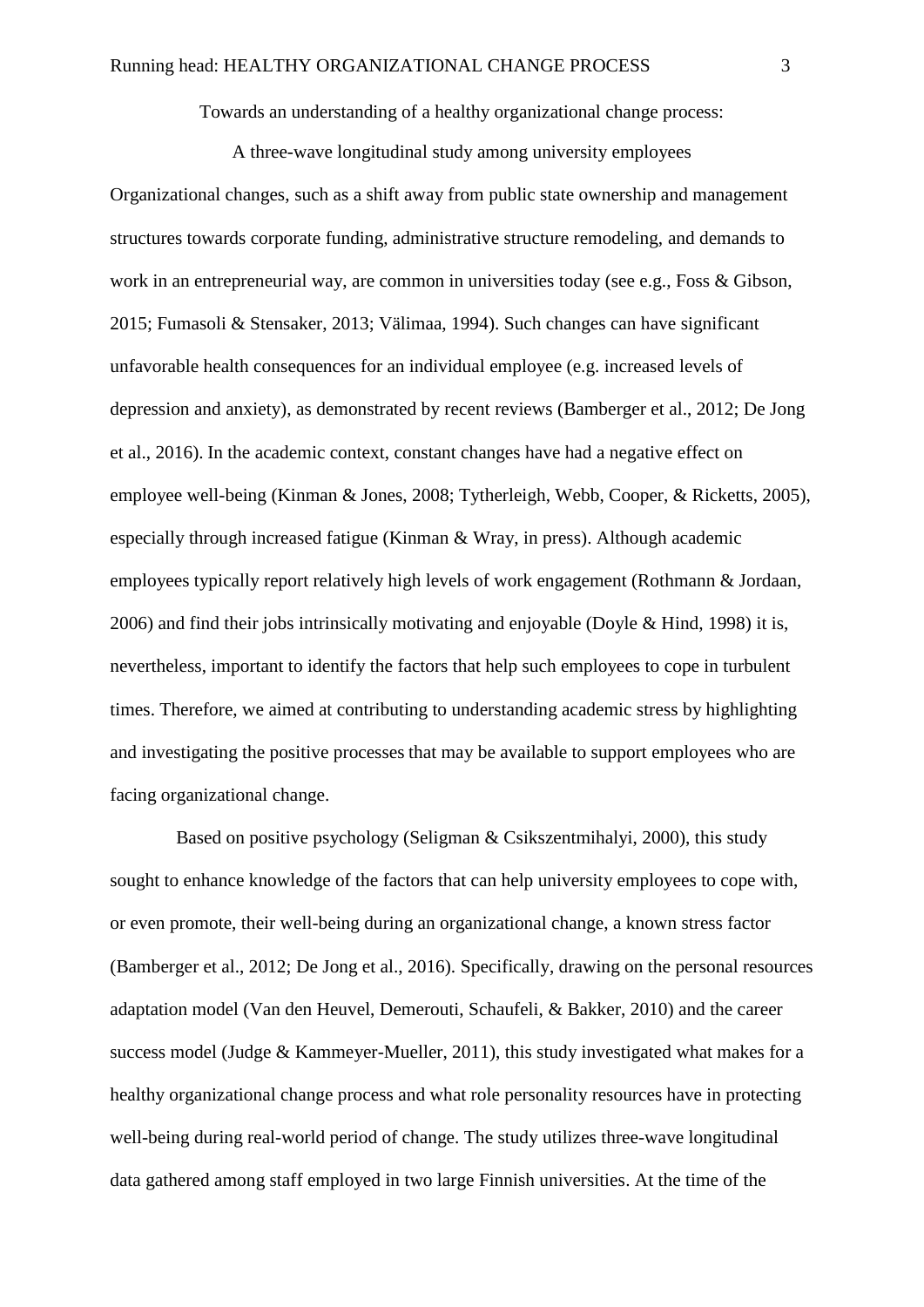research, the Finnish university system was undergoing a major reform process on the university organizational level (Finnish Ministry of Education and Culture, n.d.), and thus offered a unique opportunity for investigating the linkages between personality, well-being and employees' attitudes and behavior during a major organizational upheaval.

## **Healthy organizational change process**

To date, empirical research on the prerequisites of a healthy organizational change process is scarce (for a review, see De Jong et al., 2016). It has, however, been depicted theoretically in two models – the personal resources adaptation model (Van den Heuvel et al., 2010) and the career success model (Judge & Kammeyer-Mueller, 2011) – which are also applied in the present study. Both models propose that personality resources can contribute to a positive employee attitude towards organizational change, proactive behavior and the use of adaptive strategies in the change situation. These models assume that the way a person appraises his or her environment is partly determined by how a person thinks about him- /herself. Accordingly, a person who views him/herself in a positive light is more prone to respond positively to work-related events, including changes in the organizational environment and its new requirements (Judge & Kammeyer-Mueller, 2011; Van den Heuvel et al., 2010). A more positive appraisal of the work environment and having faith in one's own capabilities also contribute to more positive attitudes towards organizational changes, and even to self-initiated efforts that can help to shape the change process. This, in turn, is assumed to lead to better performance and increased satisfaction (Judge & Kammeyer-Mueller, 2011), and to improved work motivation and well-being, for example work engagement (Van den Heuvel et al., 2010).

Although the personal resources adaptation model (Van den Heuvel et al., 2010) and the career success model (Judge & Kammeyer-Mueller, 2011) exhibit characteristics of their own, they both aim at understanding the positive aspects of the organizational change process by positing that the influence of personality resources on organizational outcomes is mediated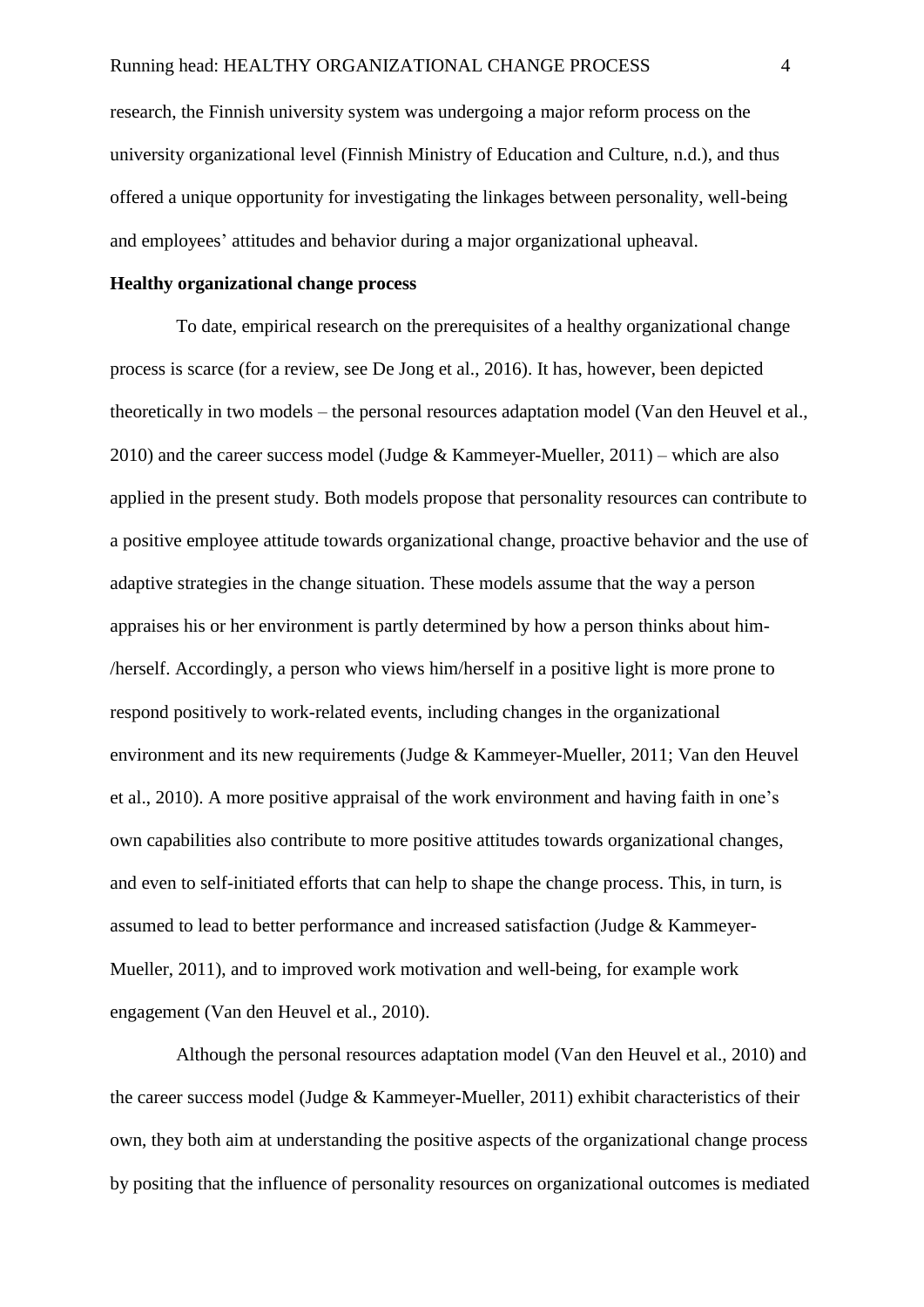by the attitudes employees have towards the change. This central mechanism is also studied here. As noted above, there is an extensive literature on the negative impact of organizational change (for reviews, see Bamberger et al., 2012; De Jong et al., 2016), leading organizations in transformation to seek to avert these negative consequences, and to keep their employees as motivated and healthy as possible. Such a positive perspective on organizational change is also highly relevant in the university context. In this study, personality resources, which are generally defined as malleable positive beliefs about oneself and the world (Van den Heuvel et al., 2010), are measured via core self-evaluations (henceforth CSE), in line with the career success model (Judge & Kammeyer-Mueller, 2011).

The concept of CSE subsumes four personality trait-like characteristics: self-esteem, generalized self-efficacy, (low) neuroticism, and (internal) locus of control (Judge, Erez, Bono, & Thoresen, 2003; Judge, Locke, & Durham, 1997). A person with a high level of CSE is characterized as self-confident, well-adjusted, efficacious and capable of controlling one's own volitional actions (Judge et al., 2003). Employees with high CSE generally appraise situations in a positive way, as indicated by the finding of a negative association with occupational stressors (for a review, see Chang, Ferris, Johnson, Rosen, & Tan, 2012). At work, they concentrate on the positive aspects of the task and are generally more satisfied than others (Chang et al., 2012). Moreover, the positivity of high-CSE individuals extends beyond perceptions to include motivation and behavior. High-CSE individuals are persistent and goal-committed, display a strong learning and approach motivation, show proactive behavior (Chang et al., 2012), and use active coping strategies in challenging situations (Kammeyer-Mueller, Judge, & Scott, 2009). Also single CSE characteristics, e.g., low neuroticism, high self-efficacy and locus of control, have been found to be associated with more favorable reactions to organizational changes (for a review, see Oreg, Vakola, & Armenakis, 2011).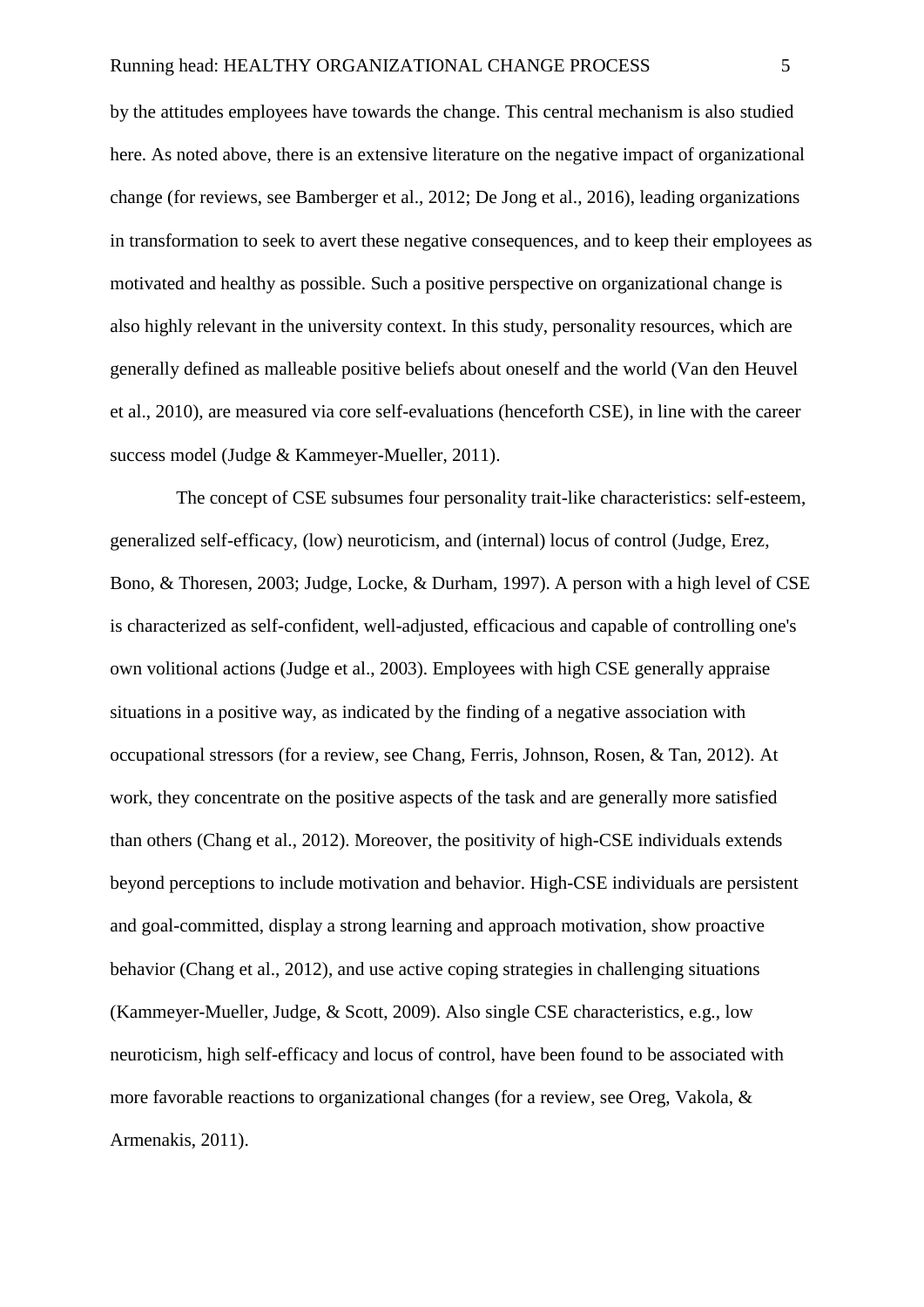Favorable reactions towards organizational change can take many forms. In this study, the focus is on positive attitudes to the change (in general and to specific aspects of it) and proactive behavior during the organizational change process. The perception of being able to actively participate in the change process and satisfaction with the communication of the change process have been found to be critical elements determining the consequences of organizational change for the individual (for a review, see Oreg et al., 2011). Therefore, we measured general satisfaction towards the organizational change process as well as satisfaction with how the change process was communicated. We also measured proactive behavior by asking employees how actively they themselves participated in and contributed to the change process. Based on the crucial role of personality resources both in the personal resources adaptation model (Van den Heuvel et al., 2010) and in the career success model (Judge & Kammeyer-Mueller, 2011) as well as empirical evidence on the influence of CSE (Chang et al., 2012; Oreg et al., 2011), we propose:

*Hypothesis 1*: High-CSE employees show positive attitudes and act proactively during organizational change.

As noted above, both models (Judge & Kammeyer-Mueller, 2011; Van den Heuvel et al., 2010) propose that positive attitudes and proactive behavior per se explain why individuals with high personality resources, like CSE, maintain their well-being and motivation during the organizational change process. That is, positive change attitudes and proactive behavior are assumed to mediate the link between CSE and motivation and wellbeing. In this study, work motivation is investigated via work engagement, which represents a positive, fulfilling and consistent state of mind characterized by vigor, dedication, and absorption (Schaufeli, Salanova, González-Romá, & Bakker, 2002). Here, the focus is on vigor, as it represents a motivational component of work engagement and is considered important in the change process as it boosts job performance (Reijseger, Schaufeli, Peeters, & Taris, 2012). Previously, high CSE has been associated with several positive job-related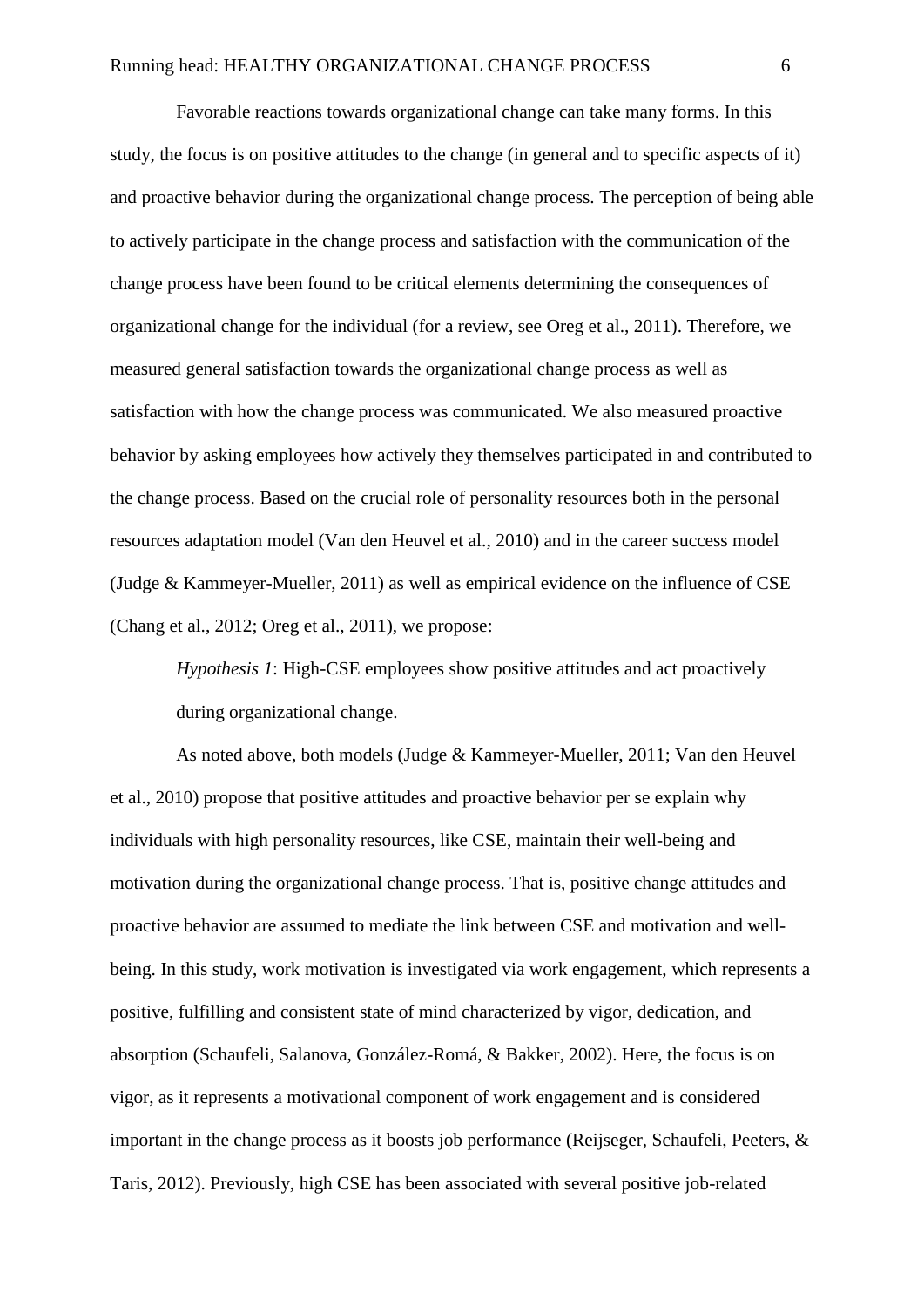outcomes, such as job satisfaction and increased job performance (for a meta-analysis, see Judge & Bono, 2001), and with low levels of burnout (Best, Stapleton, & Downey, 2005). There is also evidence that high-CSE employees are more work-engaged than others (Rich, Lepine, & Crawford, 2010).

Participation in the organizational change process has also been linked with several positive outcomes, such as positive emotions, greater involvement in implementing the changes and less change-related stress (Oreg et al., 2011). In a similar vein, positively perceived communication about the change has been linked with decreased levels of anxiety and turnover intentions (Oreg et al., 2011). So far, the hypothesized links between attitudes to change, proactive behavior during organizational change and work engagement have not been investigated. Consequently, based on the postulations of the theoretical models (Judge & Kammeyer-Mueller, 2011; Van den Heuvel et al., 2010), we propose:

*Hypothesis 2*: Positive attitudes and proactive behavior during organizational change mediate the positive relation between CSE and vigor.

However, the direction of the relationship between CSE, positive attitudes and proactive behaviors during the change and vigor is theoretically not clear cut. Therefore, we also examine the reverse direction. That is, we reason that vigor may promote positive attitudes and proactive behavior in the change process which in turn may maintain high CSE or even increase its level. More specifically, we argue that engagement and energy are not only outcomes of the organizational change process, but they can also be seen as crucial elements in how employees adapt to change and how willing they are to contribute to the change process (see Marks, 2006). Since high vigor manifests itself as a motivation to invest effort in work, and resiliency the ability to withstand difficulties and persist despite obstacles (Schaufeli et al., 2002), it is reasonable to assume that high vigor may help to maintain positive attitudes and proactive behavior in the change process. Previous studies have demonstrated that work engagement predicts personal initiative (i.e., proactive behavior)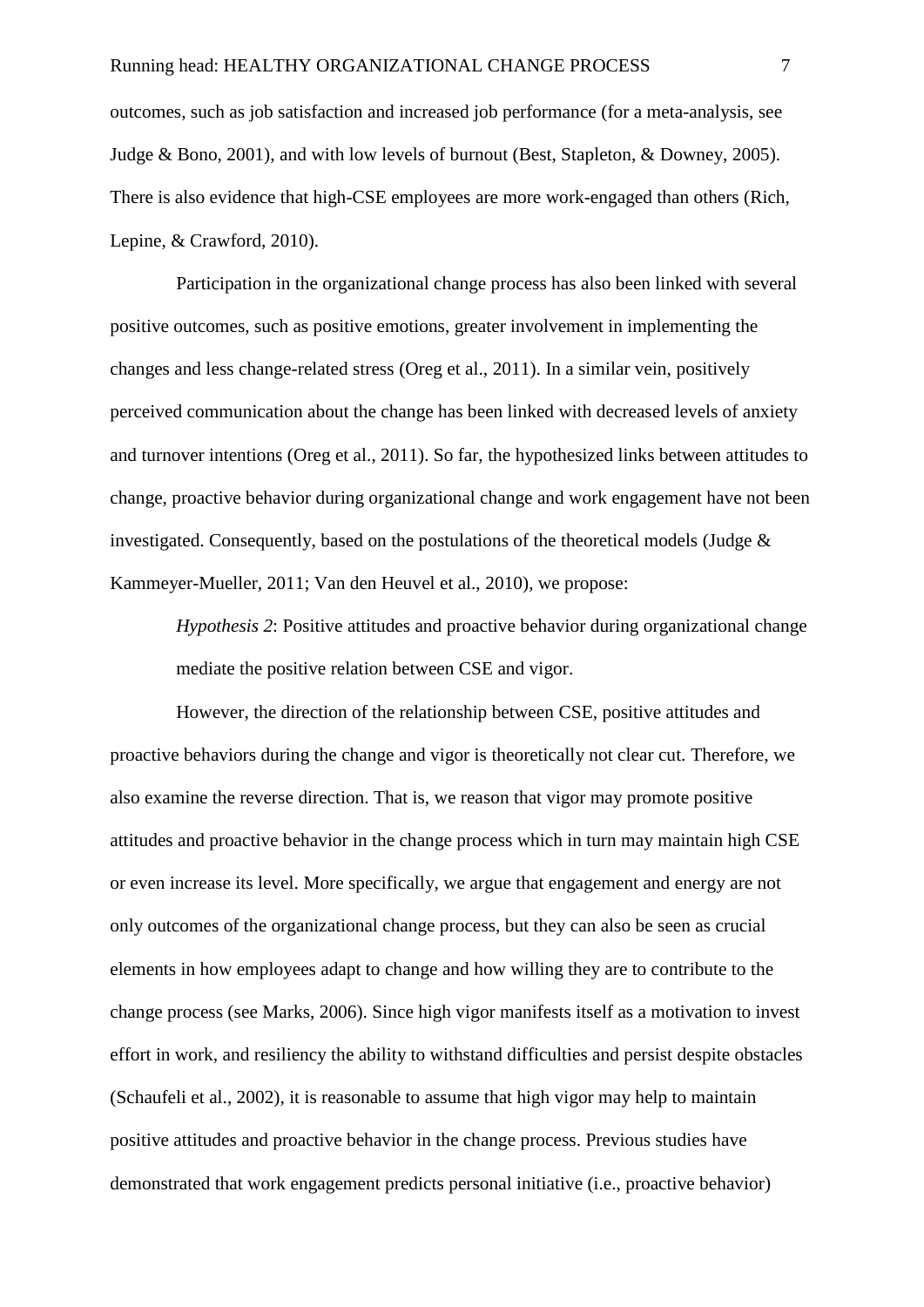(Hakanen, Perhoniemi, & Toppinen-Tanner, 2008) as well as organizational citizenship behavior (Simbula & Guglielmi, 2013). Therefore, our next hypothesis is:

*Hypothesis 3*: Vigor is positively associated with positive attitudes and proactive behavior towards organizational change.

According to the so-called outcome model of occupational well-being, the level of well-being influences personality characteristics (see Mäkikangas, Feldt, Kinnunen, & Mauno, 2013). Such a reciprocal relation between work engagement and personality resources is also noted in the personal resources adaptation model (Van den Heuvel et al., 2010). That is, a high level of vigor has the potential to boost, for example, belief in one's ability to complete tasks and reach goals (i.e., self-efficacy). Longitudinal studies have demonstrated that work engagement and personality resources are reciprocally related. Specifically, these reciprocal associations have been shown in the case of self-efficacy (Salanova, Llorens, & Schaufeli, 2011; Simbula, Guglielmi, & Schaufeli, 2011) as well as by using a broader personality resource measure consisting of self-efficacy, self-esteem and optimism (Xanthopoulou, Bakker, Demerouti, & Schaufeli, 2009).

Two theories are relevant in explaining the possible longitudinal link between positive work-related well-being, attitudes towards organizational change and personality resources. Both the conservation of resources theory (Hobfoll, 1989) and the broaden-andbuild theory of positive emotions (Fredrickson, 1998) propose that the experience of positive states (such as vigor and satisfaction) may initiate a gain cycle of resources that facilitates the accumulation of other resources, including personality resources. Furthermore, via proactive behavior, employees have the possibility to optimize their work environments and to increase the likelihood of adapting positively to a changing work environment, which in turn have the potential to breed confidence and efficacy beliefs, that is, increase the level of CSE. Consequently, we investigate the links between vigor and CSE in the organizational change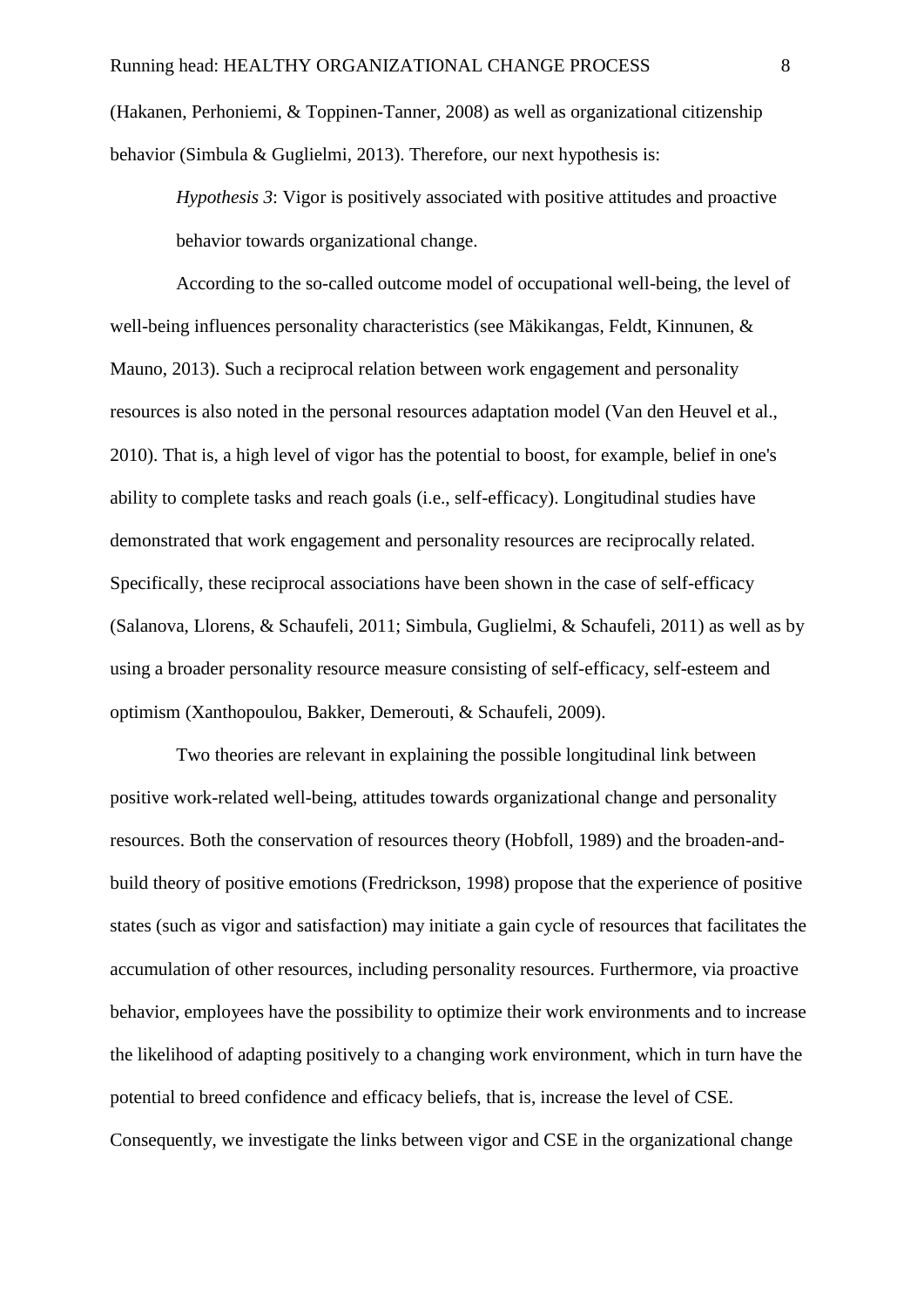context, and make the novel prediction that the positive impact of vigor on CSE is mediated by positive attitudes to change and proactive behavior. Hence:

*Hypothesis 4*: Positive attitudes and proactive behavior during organizational change mediate the positive relation between vigor and CSE.

### **Method**

## **Participants and procedure**

The data used in this study were collected in three waves (each in the autumn) from two Finnish universities; Time 1 (year 2008), Time 2 (2009) and Time 3 (2010). The data cover the period of intensive preparation for the impending organizational changes (T1, year 2008), the period when the changes were implemented (T2, year 2009) and the follow-up period, when the changes were actualized (T3, year 2010). Data were collected using an electronic questionnaire. Email invitations, including a unique password to access the questionnaire, were sent to each target employee´s work e-mail address. At T1, 2,137 employees from the baseline sample ( $N = 4,508$ ; response rate 47.4%) participated. One year later, questionnaires were sent only to those persons who participated at T1 and were still working in the same university ( $N = 2,020$ ). At T2, 1,314 employees returned the completed questionnaire (response rate 65%). At T3, 926 participants responded, yielding a response rate of 70% relative to the T2 respondents and 43% relative to the T1 respondents.

The data set was collected in accordance with the principles of good scientific practice and the Finnish Personal Data Act (523/1999), which specifies the conditions under which personal information can be used. Relevant information on participation (e.g. voluntariness, right to withdraw from the study at any stage without any consequences, protection of privacy and confidentiality) was provided to all participants before and during the data collection. The authors were given permission to carry out the study by the rector and director of human resources of each university.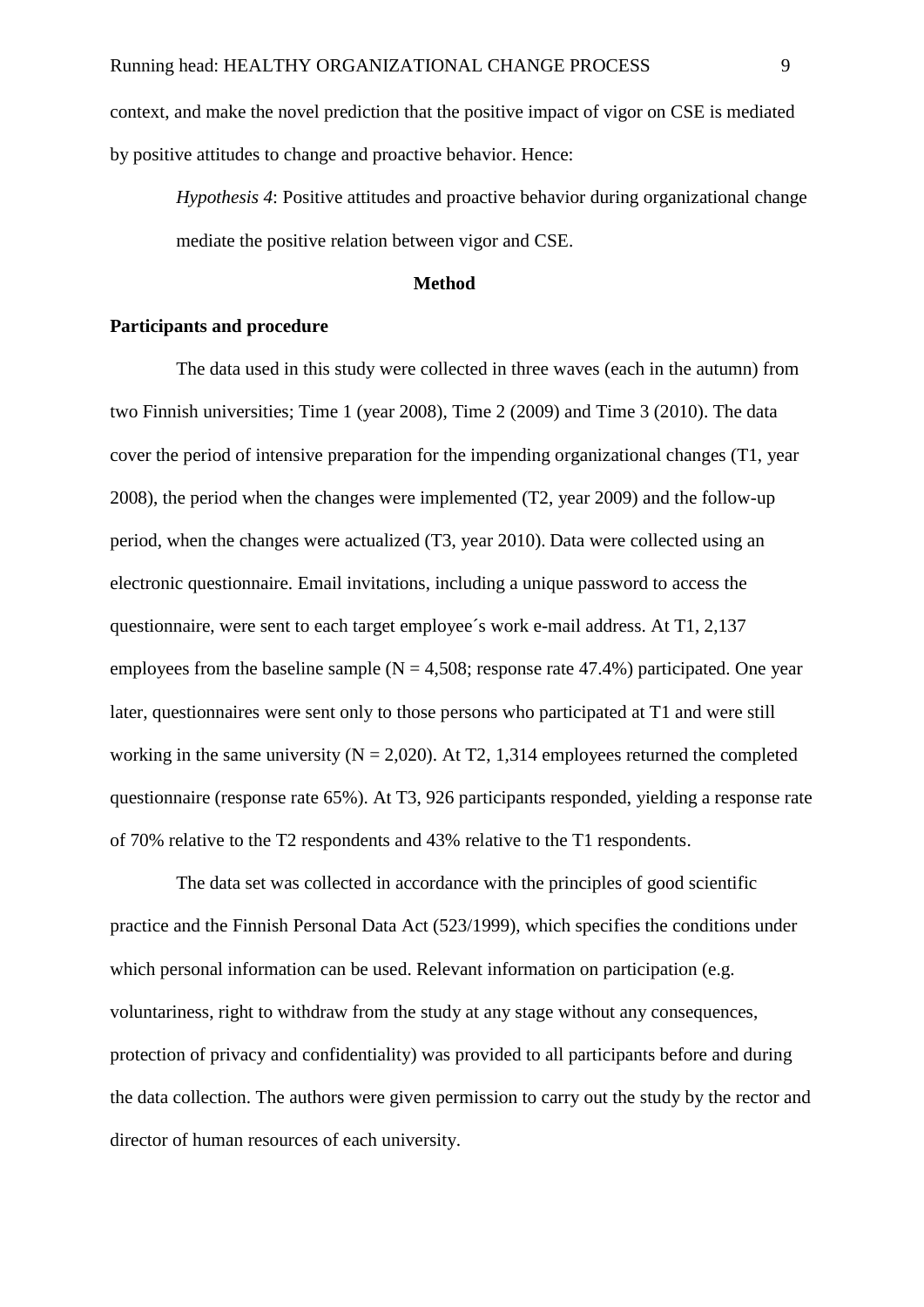The present study is based on the responses of those who participated in all three phases of the study ( $N = 926$ ). Of the sample, 66.6% were women, the average sample age was 43.8 years (SD = 10.49, range 22-65), and the majority had either a master's (42.6%) or licentiate/doctoral (33.7%) degree at T1. The majority (57%) held an academic position, while the other respondents were administrative and technical personnel (43%). Of the participants, 54% were from University A and 46% from University B. The response rates were 52%, 58% and 78% for University A, and 44%, 75% and 73% for University B. The universities did not differ from each other in the distribution of the occupational groups of interest (research/teaching/administrative staff),  $\chi^2(2) = 2.32$ ,  $p = .314$ , or type of employment contract (permanent/temporary),  $\chi^2(1) = 1.75$ ,  $p = .186$ .

## **Organizational change in the context of the present study**

The study was conducted over a two-year period (2008–2010) during which the university system in Finland was undergoing major reforms following legislative changes. A new law, namely the Universities Act (558/2009), came into force at the beginning of 2010 (Finnish Ministry of Education and Culture, n.d.), but had been announced and planned during the preceding years. The new legislation increased the autonomy of the universities with concomitant effects on the employment relationships of the university personnel, as the ownership of the universities was changed: having being predominantly state-owned, they were now to be predominantly privately owned. Thus, employees no longer enjoyed their former status as civil servants, together with the associated benefits (e.g. protection from redundancy). In addition, owing to administrative changes, job autonomy (e.g. control over decision making) was also weakened.

### **Measures**

CSE and vigor were included at each of the three measurement times, whereas organizational change attitudes and proactive behavior were measured at Time 2 and Time 3.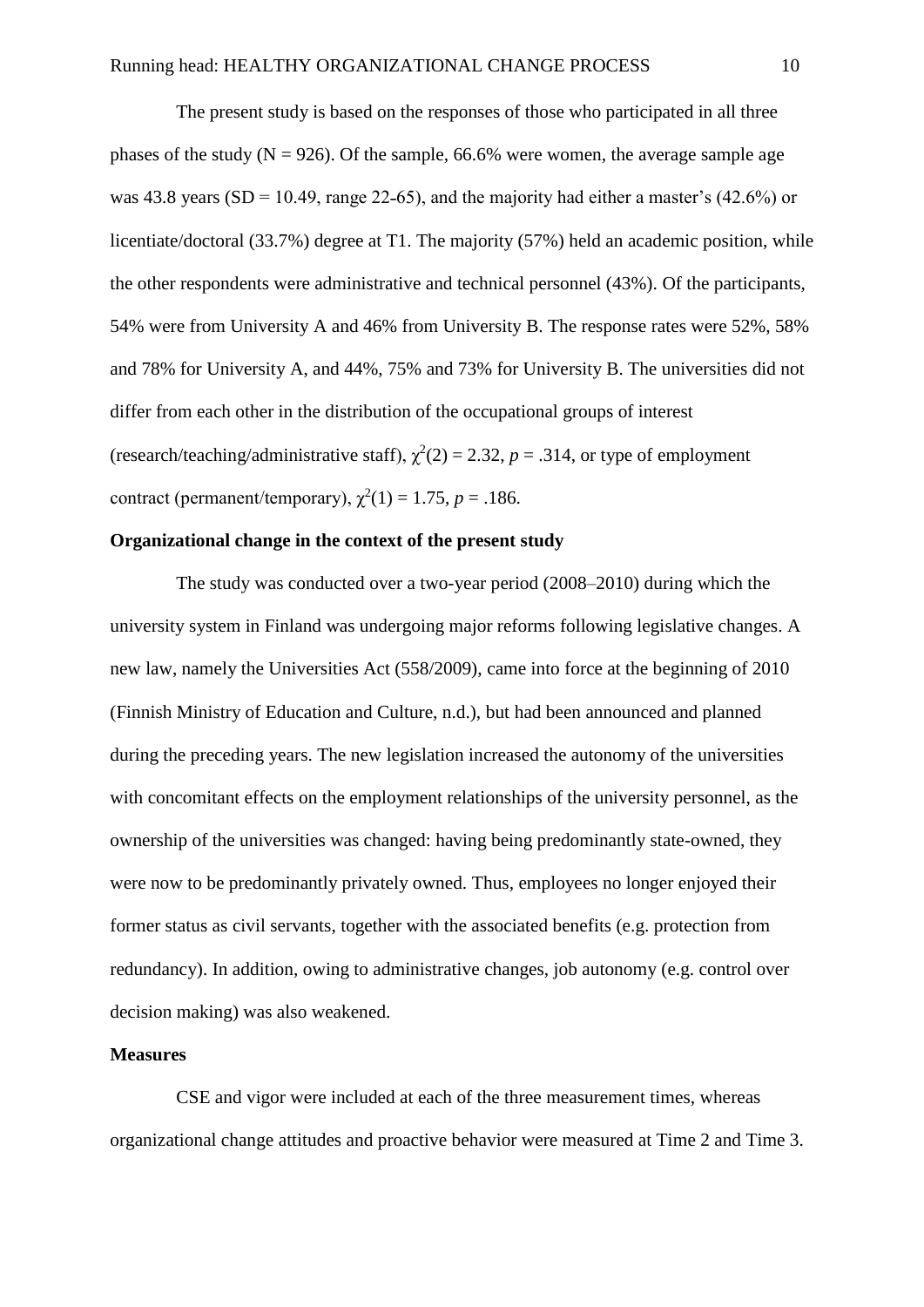*CSE* was measured with a Finnish translation of the Core Self-Evaluations Scale (Judge et al., 2003; Mäkikangas, Kinnunen, Mauno, & Selenko, 2016). The English version was translated into Finnish by a bilingual certified translator. The scale consisted of 12 items (e.g., "I determine what will happen in my life"; "When I try, I generally succeed"; "Sometimes when I fail I feel worthless") with a response scale ranging from 1 (*strongly disagree*) to 7 (*strongly agree*). The factor structure and factorial invariance over time of the measure has previously been tested using the present dataset (Mäkikangas et al., 2016).

*Overall satisfaction with the organizational change* was measured with eight items taken from the Pressure Management Indicator (William & Cooper, 1998), which has been translated and validated in the Finnish context (Piitulainen, Mauno, & Kinnunen, 2002). However, the items were further modified for the university context (e.g., "I am satisfied with how the changes in the university are being carried out"). The items were scored on a 5-point rating scale (1 = *strongly disagree*, 5 = *strongly agree*).

*Satisfaction with the information provided on the organizational change* was assessed with two items (Kalimo, Olkkonen, & Toppinen, 1993): "One is informed about the changes in good time" and "One is openly informed about the changes" (1 = *strongly disagree*, 5 = *strongly agree*).

*Proactive behavior* in terms of active participation in the organizational change was measured with four new items, specifically developed for the purpose of this study by the research team: "I am well-informed on the present situation of the university"; "I find out myself about the changes which are taking place in the university"; "I am interested in knowing about the changes which are taking place in the university"; and "I do not have time to follow changes which are taking place in the university (reverse coded)". The items were scored on a 5-point rating scale (1 = *strongly disagree*, 5 = *strongly agree*). These items were generated to capture employee interest in and proactive behavior during an organizational change process. In the present instance, we were particularly interested in staff responses to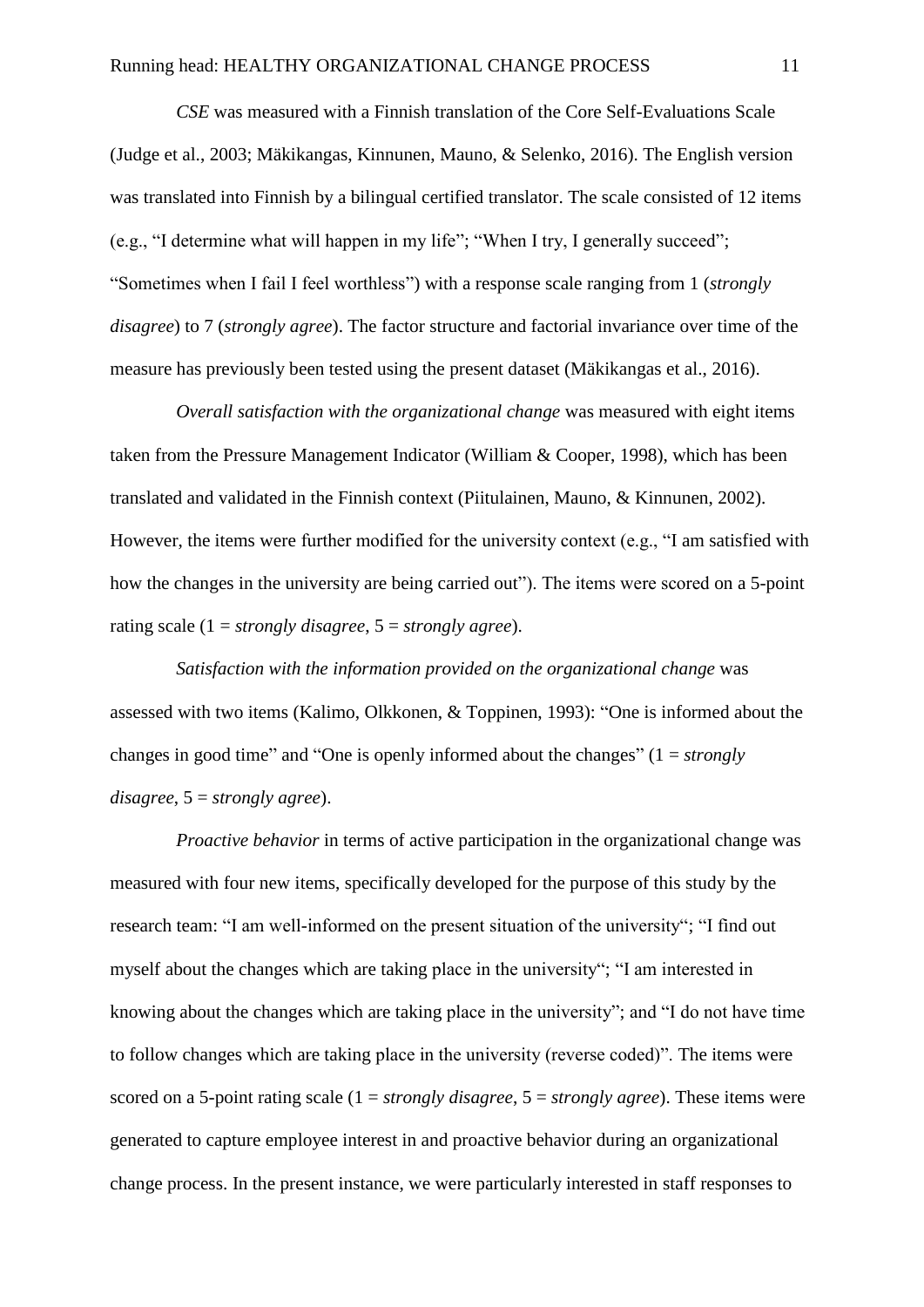such change in a university work environment in which research and teaching are strongly emphasized (e.g., to what extent do employees still have the will and time to participate in briefings?).

*Vigor* at work was measured with the short form of the Utrecht Work Engagement Scale (UWES-9; Schaufeli, Bakker, & Salanova, 2006) which has been shown to have good validity among Finnish employees (Seppälä et al., 2009). The vigor scale consisted of three items (e.g., "At my job, I feel bursting with energy"). The items were scored on a 7-point rating scale  $(1 = never, 7 = always)$ .

Table 1 shows the means, standard deviations, and Cronbach's alphas for all the study variables at each measurement time.

## **Attrition analysis**

At T1, the sample was representative of the occupational distribution of university personnel in the two universities (e.g., teachers, researchers, administrative and technical staff). However, women (66% vs. 61%,  $p < .001$ ) and temporary workers (57% vs. 53%,  $p <$ .001) were overrepresented in comparison with the population from which the sample was drawn. Attrition analysis revealed no significant differences in CSE, *t*(2118) = 1.48, *p* = .14 or in vigor,  $t(2135) = 1.21$ ,  $p = .23$ , between participants ( $n = 926$ ) and non-respondents, i.e., those who dropped out after the first or second measurement. Furthermore, no systematic selection was found in the experiences of organizational change measured at Time 2 and Time 3: Overall satisfaction with the organizational change, *t*(1312) = -1.24, *p* = .21; Satisfaction with the information provided on the organizational change,  $t(1312) = .36$ ,  $p = .72$ ; or Active participation in the organizational change,  $t(1312) = 1.28$ ,  $p = .20$ .

## **Statistical analysis**

The statistical analyses were performed in two stages. In the first phase, construct validity and temporal measurement invariance for the studied constructs were established. The longitudinal factor structure of CSE and experiences of organizational change was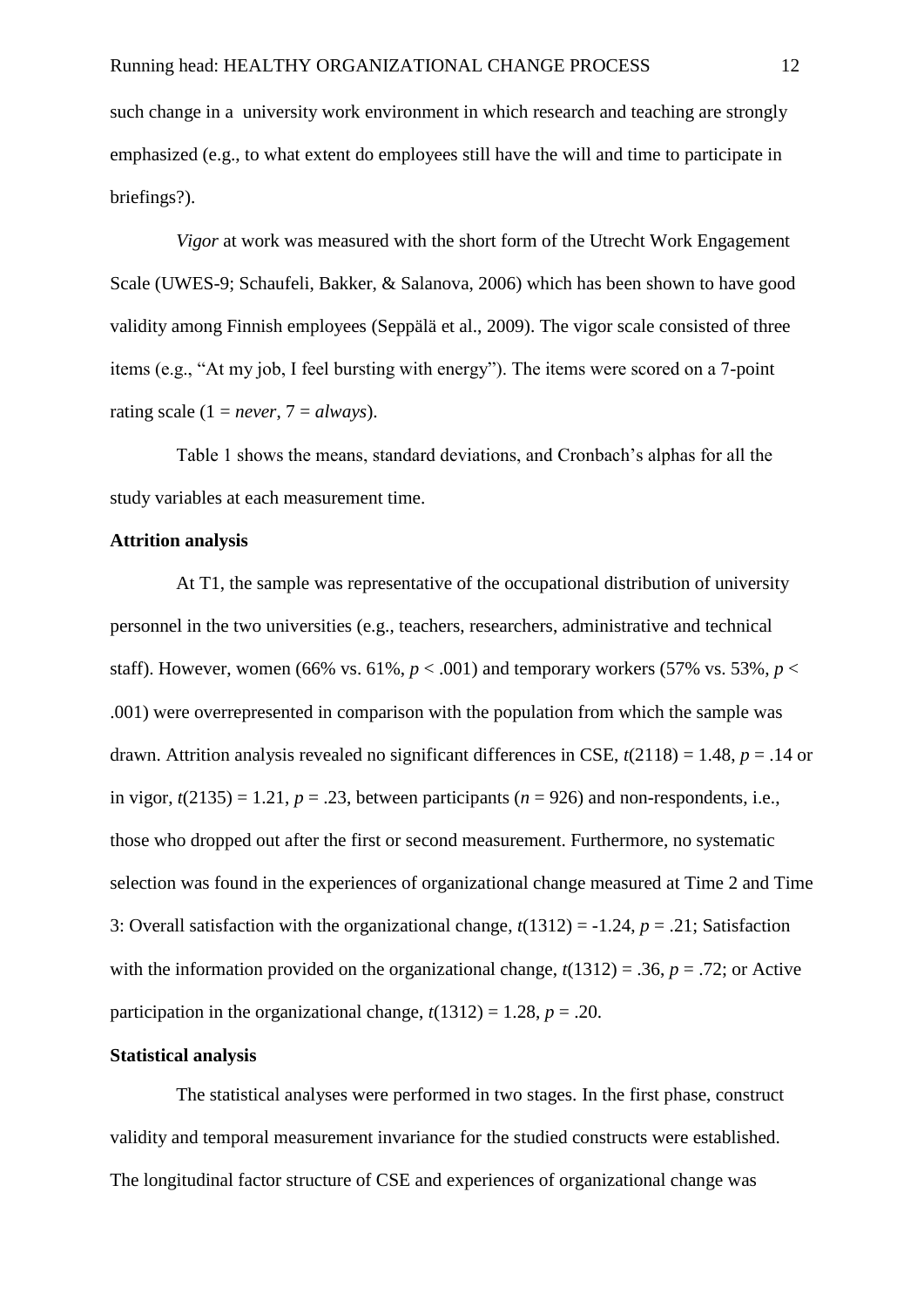investigated using exploratory structural equation modelling (ESEM; Asparouhov & Muthén, 2009) owing to the lack of a clear theoretical factor structure or scale modification for the purposes of the study. The well-validated scale of vigor was, in turn, investigated by using confirmatory factor analysis (CFA) and structural equation modelling (SEM). The invariance of the factor loadings across time was tested by constraining the corresponding factor loadings to be equal over time. The equality assumption is supported if the Satorra-Bentler scaled difference chi-square test (Satorra & Bentler, 2001) produces a non-significant loss of fit for the constrained stability model as compared to the unconstrained model.

In the second phase, alternative longitudinal mediation effects were tested. The structural equation model containing equal factor loadings over time, autoregressive paths between the same measures at different waves, and intercorrelations between the studied factors estimated within each measurement wave was used as a baseline stability model. Two mediation models with cross-lagged paths corresponding to the hypothesized relationships were tested. In the first mediation model, the cross-lagged paths were from CSE (Time 1) to organizational change attitudes and proactive behavior (Time 2), and from these to vigor (Time 3). In the alternative mediation model, the reverse cross-lagged paths were estimated, that is from vigor (Time 1) to attitudes to organizational change and proactive behavior (Time 2) and from these to CSE (Time 3). In order to calculate the estimate, standard error and *p* value for the indirect effects, new parameters were defined (Muthén & Muthén, 1998–2010).

All analyses were performed with the Mplus statistical package (Muthén & Muthén, 1998–2010) using the missing data method. The parameters of the models were estimated using the MLR estimator, which is robust to non-normality of the observed variables. The goodness-of-fit of the estimated models was evaluated using the following four goodness-of fit indices: 1)  $\chi^2$  test, 2) Root Mean Square Error of Approximation (RMSEA), 3) Standardized Root Mean Square Residual (SRMR), and 4) Comparative Fit Index (CFI). RMSEA values of .10 indicate a mediocre fit, values between .06 and .08 an acceptable fit,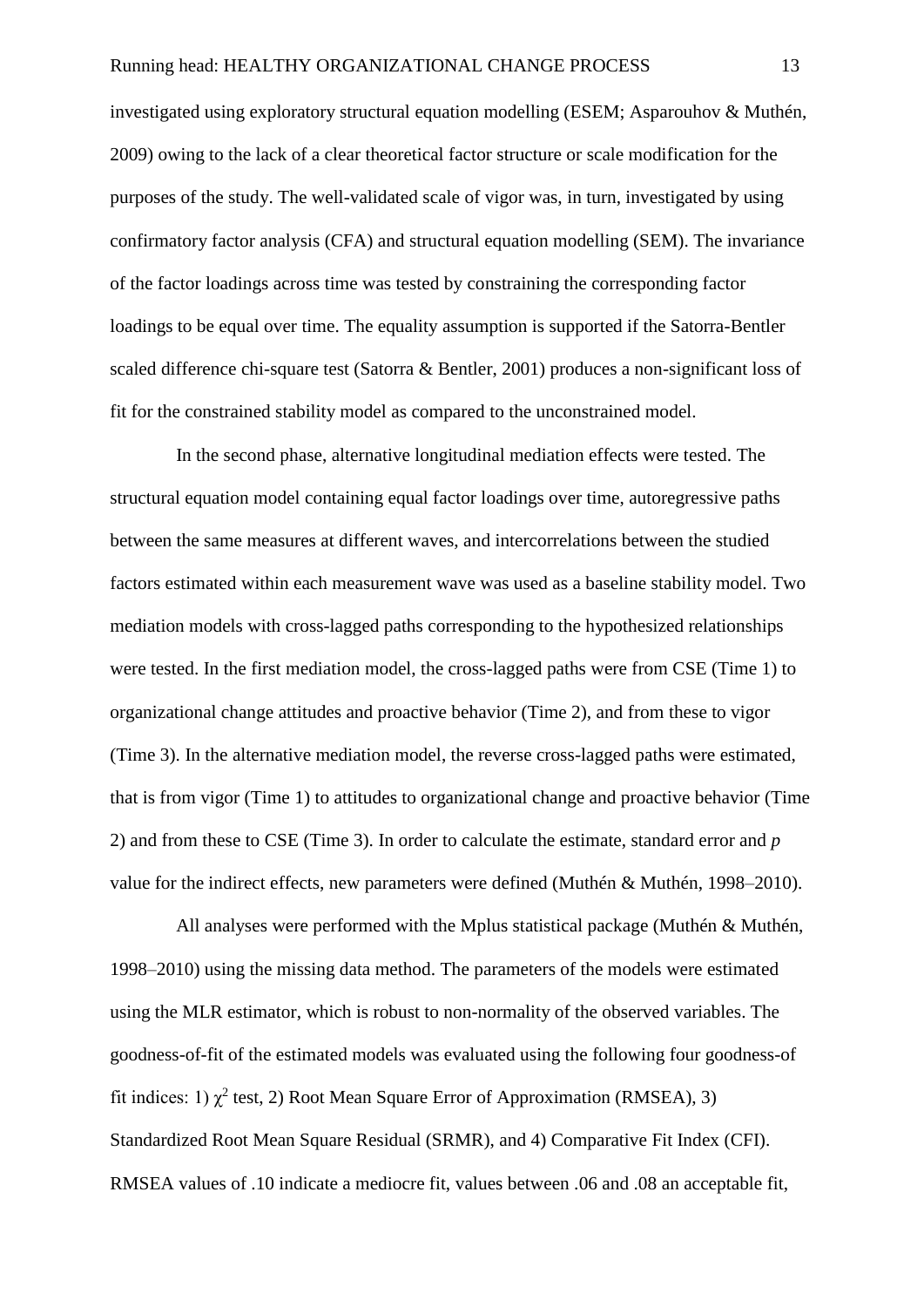and values lower than .06 a good fit (Schermelleh-Engel, Moosbrugger, & Muller, 2003). CFI values of .90 indicate an acceptable fit (Bentler, 1990), and values higher than .95 a good fit (Hu & Bentler, 1999). SRMR values of .08 or below indicate a good fit (Hu & Bentler, 1999).

#### **Results**

## **Establishing measurement and time invariance**

The ESEM analyses suggested two-factor solutions for the CSE scale at each measurement, as reported earlier for the same dataset (Mäkikangas et al., 2016). The timeconstrained (i.e., equal factor loadings) two-factor model fitted well with the data,  $\chi^2(565)$  = 1875.53, RMSEA =  $.033$ , CFI =  $.95$ , TLI =  $.94$ , SRMR =  $.033$ , and the Satorra-Bentler scaled difference test supported the factor loading equality over time,  $\Delta \chi^2(40) = 47.92$ , *p* = .18. The two factors obtained represented Internal (i.e., individuals' emotionally charged inwardly directed evaluations) and External self-evaluations (i.e., individuals' perceptions of their effectiveness and ability to handle tasks and challenges successfully).

Organizational change attitudes and proactive behavior were also analyzed together by using ESEM. At both measurements (Time 2 and Time 3), a three-factor solution showed the best fit with the data. The content of the factors followed the original scales: i.e., eight items loaded on the Overall satisfaction with the organizational change factor, two items on the Satisfaction with the information provided on the organizational change factor, and four items on Active participation in the organizational change factor. The Satorra-Bentler scaled difference test,  $\Delta \chi^2(33) = 45.911$ ,  $p = .067$ , supported the equality of the factor loadings over time. The overall fit of the time-constrained three-factor model was acceptable,  $\chi^2(324)$  = 1312.97, RMSEA = .048, CFI = .91, SRMR = .038.

The three-item vigor scale was invariant over time as indicated by the Satorra-Bentler scaled  $\Delta \chi^2(4) = 2.37$ ,  $p = .67$ . The one-factor time constrained model fitted well with the data,  $\chi^2(25) = 130.69$ , RMSEA = .044, CFI = .98, SRMR = .033.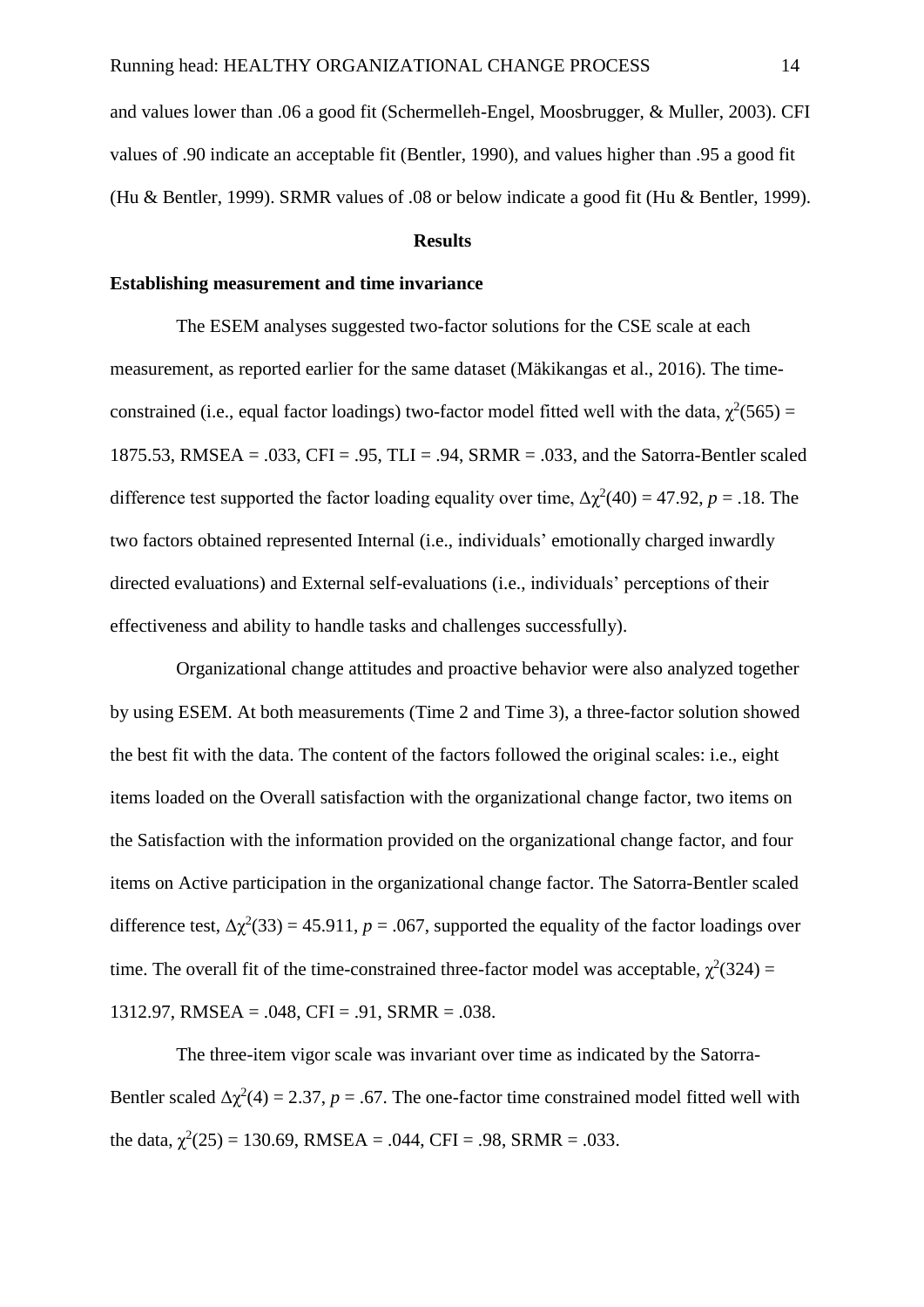To summarize, all the scales showed good factorial validity. The same latent dimensions were assessed longitudinally, and showed factor equivalence over time. This means that a necessary condition for longitudinal data analysis was met, and hence we could continue with our analyses.

## **Testing the hypothesized mediation paths**

In the next phase, all the stability models tested above were estimated simultaneously in the same model. In this model, intercorrelations between the latent factors at each measurement point were also estimated. This stability model fitted well with the data,  $\chi^2(2479) = 5899.10$ , RMSEA = .025, CFI = .93, SRMR = .06, and was used as a baseline stability model in further model comparisons.

First, in accordance with Hypothesis 2, the cross-lagged paths (CSE Time  $1 \Rightarrow$ organizational change attitudes and proactive behavior Time  $2 \Rightarrow$  vigor Time 3) were added to the baseline stability model. The cross-lagged model showed a significant improvement in fit,  $Δχ²(9) = 117.38, p < .001$ . In this model, External self-evaluations significantly predicted Satisfaction with the information provided (stand. est.  $= .10, p < .05$ ) and Active participation in the organizational change factors (stand. est.  $= .15$ ,  $p < .001$ ), whereas Internal selfevaluations predicted the Overall satisfaction with the organizational change factor (stand. est.  $= .17, p < .01$ ). However, the linkages from attitudes to change and proactive behavior to vigor were non-significant. Although linkages between CSE and positive attitudes and proactive behavior were found, in line with Hypothesis 1, this was not further manifested as increased levels of vigor. Consequently, Hypothesis 2 was not supported.

Next, the alternative longitudinal mediation model, where organizational change attitudes and proactive behavior mediated the effect between vigor and CSE, was tested. Thus, the following cross-lagged paths were added to the baseline model: vigor at Time  $1 \Rightarrow$ organizational change attitudes and proactive behavior at Time  $2 \Rightarrow \text{CSE}$  at Time 3. This model was also significantly better than the baseline stability model,  $\Delta \chi^2(9) = 94.75$ ,  $p < .001$ .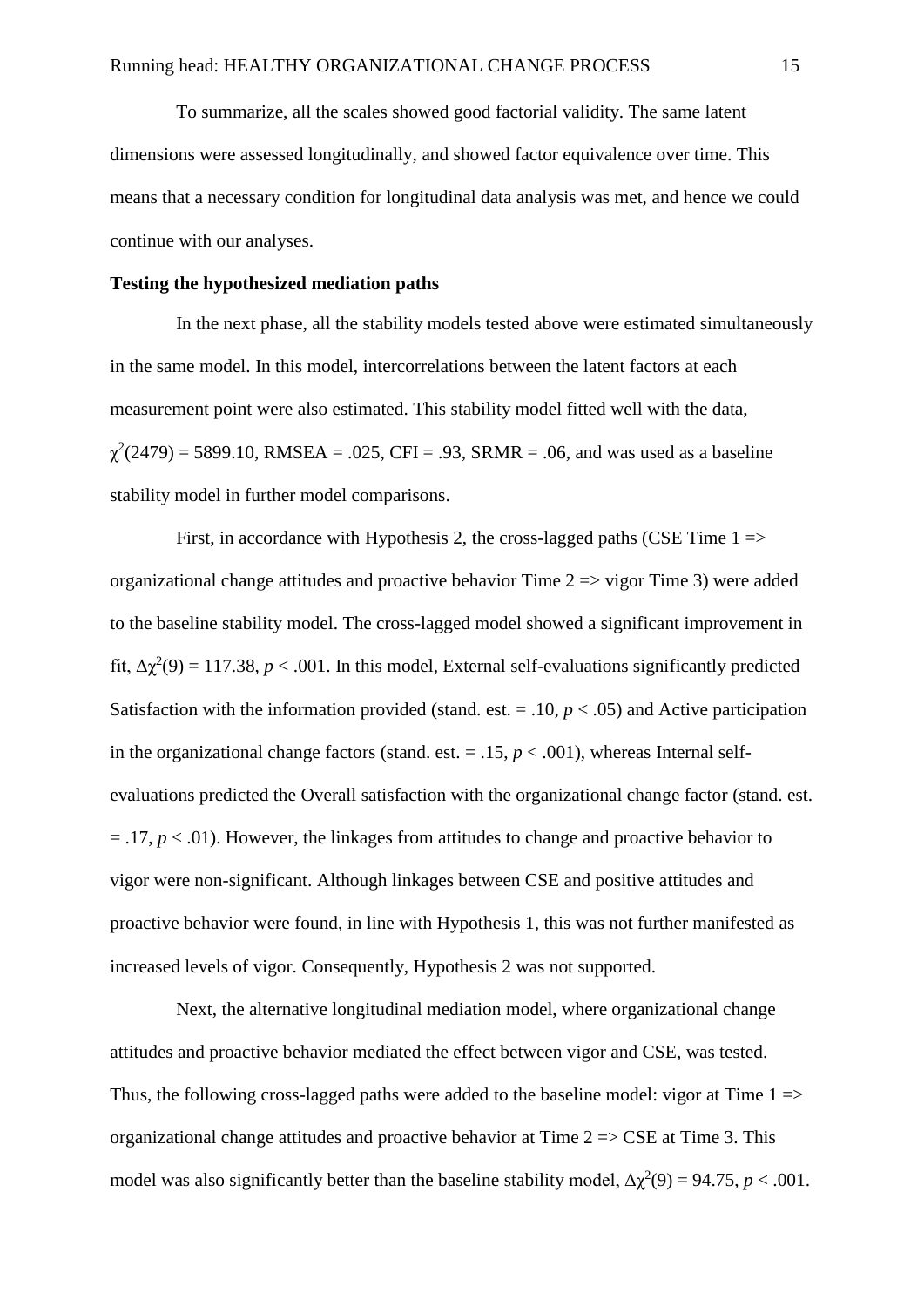In this model, vigor associated positively with Overall satisfaction with the organizational change (stand. est.  $= .18$ ,  $p < .001$ ), Satisfaction with the information provided (stand. est.  $=$ .15,  $p < .001$ ) and Active participation in the organizational change factors (stand. est. = .22, *p* < .001). Further, the cross-lagged association from Overall satisfaction with the organizational change to Internal self-evaluations was significant (stand. est.  $= .06, p < .05$ ), as also was the indirect effect from vigor to Internal self-evaluations through Overall satisfaction with the organizational change (stand. est.  $= .02$ ,  $p < .05$ ). In addition, mean-level testing demonstrated that CSE significantly increased over time,  $F(2, 916) = 12.54$ ,  $p < .001$ .

To conclude, vigor was positively associated with both positive attitudes to change and proactive behavior during the organizational change which in turn increased the level of CSE one year later. Therefore, our Hypotheses 3 and 4 were supported. The final model containing all the significant cross-lagged associations (i.e., also including those between CSE and attitudes to the organizational change and proactive behavior) and illustrating the stabilities over time is depicted in Figure 1.

## **Additional analyses**

We additionally tested whether the cross-lagged associations were equal between academic and non-academic staff and between the two universities. Each of the significant cross-lagged associations was tested by equating the parameter estimate values across the two comparison groups using Mplus equality constraints. It was found that, only the cross-lagged association from Vigor to Satisfaction with the information provided differed between the two occupational groups (stand. est.  $=$  -.09,  $p < .05$ ): the association was higher among nonacademic employees (stand. est.  $= .24$ ,  $p < .001$ ) than academic employees (stand. est.  $=$ .12,  $p < .001$ ). The same association was also found to be unequal between the universities (stand. est.  $= -.08$ ,  $p < .05$ ): in University B (stand. est.  $= .20$ ,  $p < .001$ ) the association was higher than in University A (stand. est.  $= .12$ ,  $p < .001$ ). All the other cross-lagged associations were equal between the comparison groups. It is also noteworthy that neither the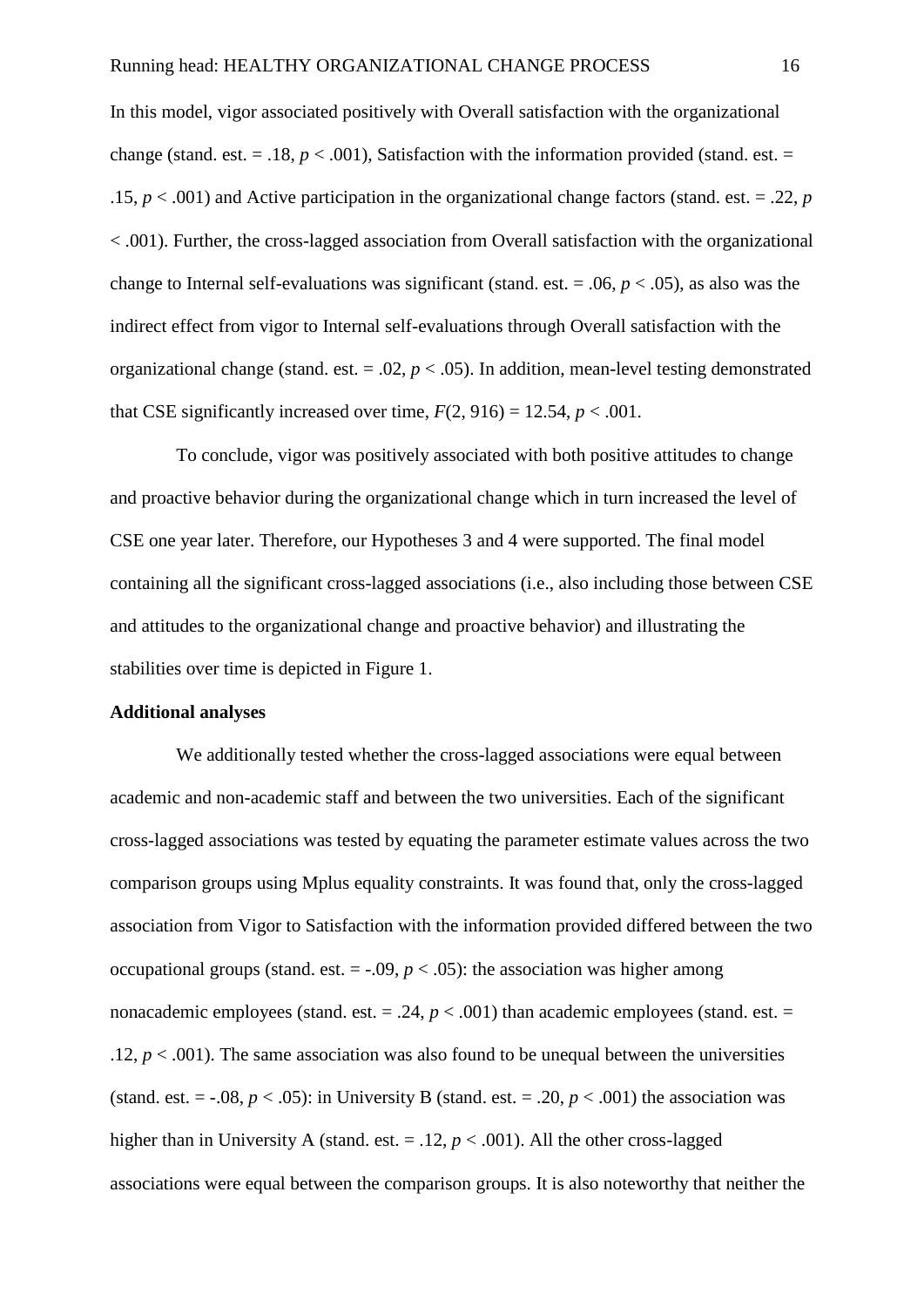direction nor the significance level of this sole unequal association differed between the comparison groups.

The mean level inspection revealed that the academic employees ( $M = 2.15$  at T2 and  $M = 2.06$  at T3) were less satisfied with the organizational change than the nonacademic employees ( $M = 2.26$  at T2 and  $M = 2.16$  at T3). The employees in university B ( $M = 2.27$  at T2 and  $M = 2.16$  at T3) were generally more satisfied with the change than those in university A ( $M = 2.18$  at T2 and  $M = 2.07$  at T3). No other mean level differences were detected between the comparison groups (i.e., between academics/non-academics or universities).

### **Discussion**

Our results show that both personality resources measured via CSE and work-related motivational state of mind, i.e., vigor, contribute to a healthy organizational change process among university employees. This study, with its focus on resource factors, direct measurement of employee attitudes and behaviors towards organizational change, and utilization of a longitudinal dataset, adds substantially to the organizational change literature (see Oreg et al., 2011) by shedding new light on the resources that are crucial among academic employees during a time of organizational change. Below we discuss the most important findings of the study in more detail.

The first contribution of the present study is that it offers empirical evidence for the hypothesis that high CSE, i.e., deeply rooted positive beliefs about the self and one's ability to deal effectively with the environment (Judge et al., 2003), facilitate more positive attitudes and proactive behavior toward organizational change among university employees. These findings are consistent with the propositions of the personal resources adaptation model (Van den Heuvel et al., 2010) and the career success model (Judge & Kammeyer-Mueller, 2011). Close scrutiny of the CSE concept indicated that seeing oneself as worthy and having a tendency to experience pleasant emotions, i.e., Internal self-evaluations, increased overall satisfaction with the organizational change process. However, beliefs about control and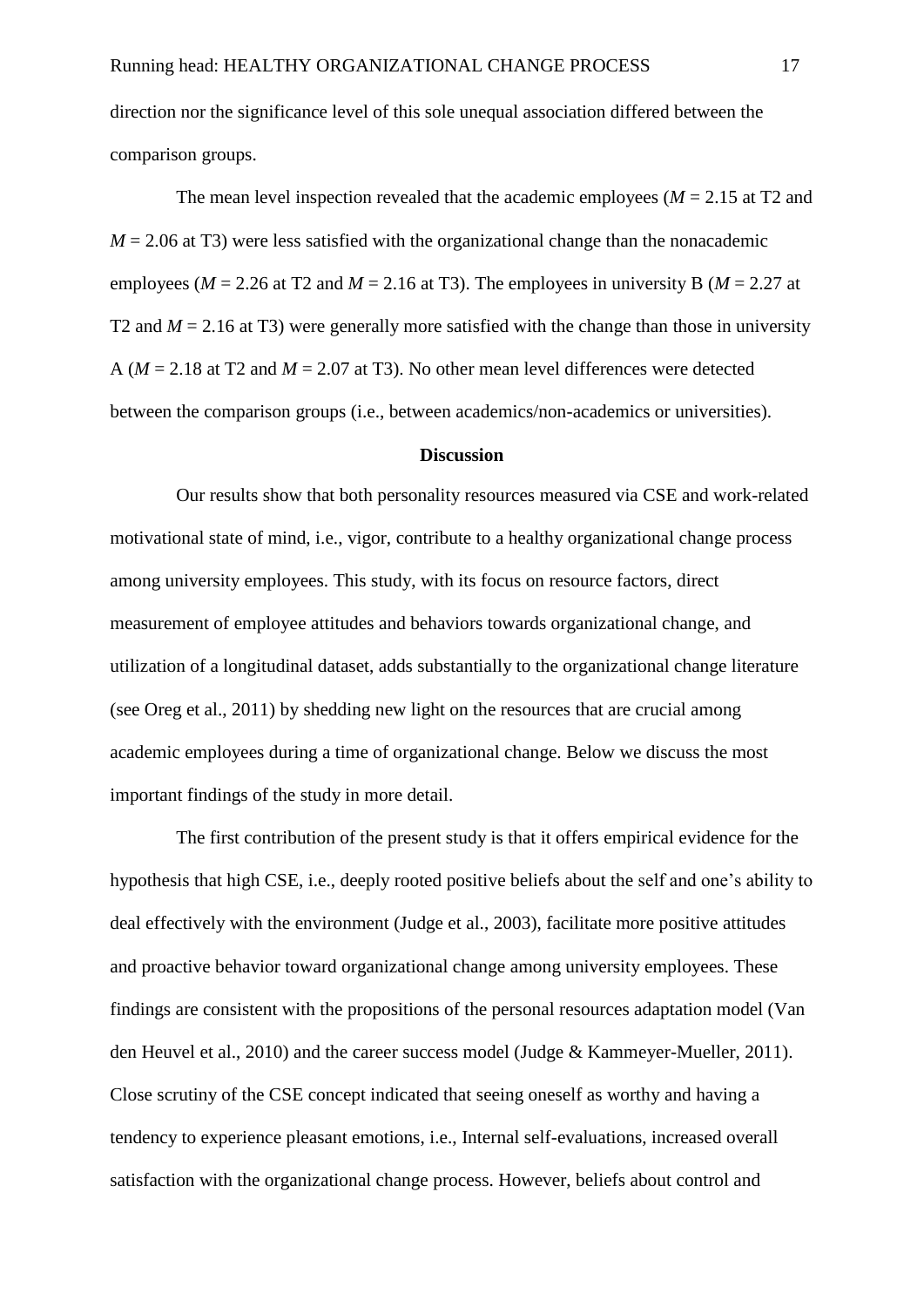capability, i.e., External self-evaluations, also contributed to more positive attitudes, but also – and more importantly – to proactive behavior during the change process. Although Internal and External self-evaluations are closely related (see Mäkikangas et al., 2016), belief in one's ability to control and complete tasks and reach goals – External self-evaluations – can be considered key attributes for participation and involvement in the change process. These results are consistent with prior research showing that university employees have high levels of various personal resources, such as perceived employability, which help them to reduce their job demands (such as job insecurity) (Mäkikangas, De Cuyper, Mauno, & Kinnunen, 2013) and promote their well-being (De Cuyper, Mäkikangas, Kinnunen, Mauno, & De Witte, 2012).

Despite these positive associations between the dimensions of CSE and organizational change attitudes and behavior, no support was found for the hypothesis, framed in line with the theoretical predictions (Judge & Kammeyer-Mueller, 2011; Van den Heuvel et al., 2010), that CSE would boost vigor via more positive attitudes to change and proactive behaviors. It has been reported that employee participation in organizational change needs to go hand-in-hand with actual changes in the job and its daily practices before it manifests as increased levels of well-being, such as vigor in this study (Nielsen & Randall, 2012). It might be that in the present instances the top-down change process of organizational restructuring had not (yet) affected the employees' tasks or, given that the changes had only been implemented very recently, that the employees' process of sense-making and adaptation had only just begun (see Myers, Hulks, & Wiggins, 2012).

A second contribution of this study is our finding that vigorous employees were actively involved in the organizational change process and more satisfied with the overall change process and how it was communicated. While it is known that work engagement increases extra-role performance (Bakker & Bal, 2010) and organizational citizenship behavior (Simbula & Guglielmi, 2013) our results extend this knowledge by revealing the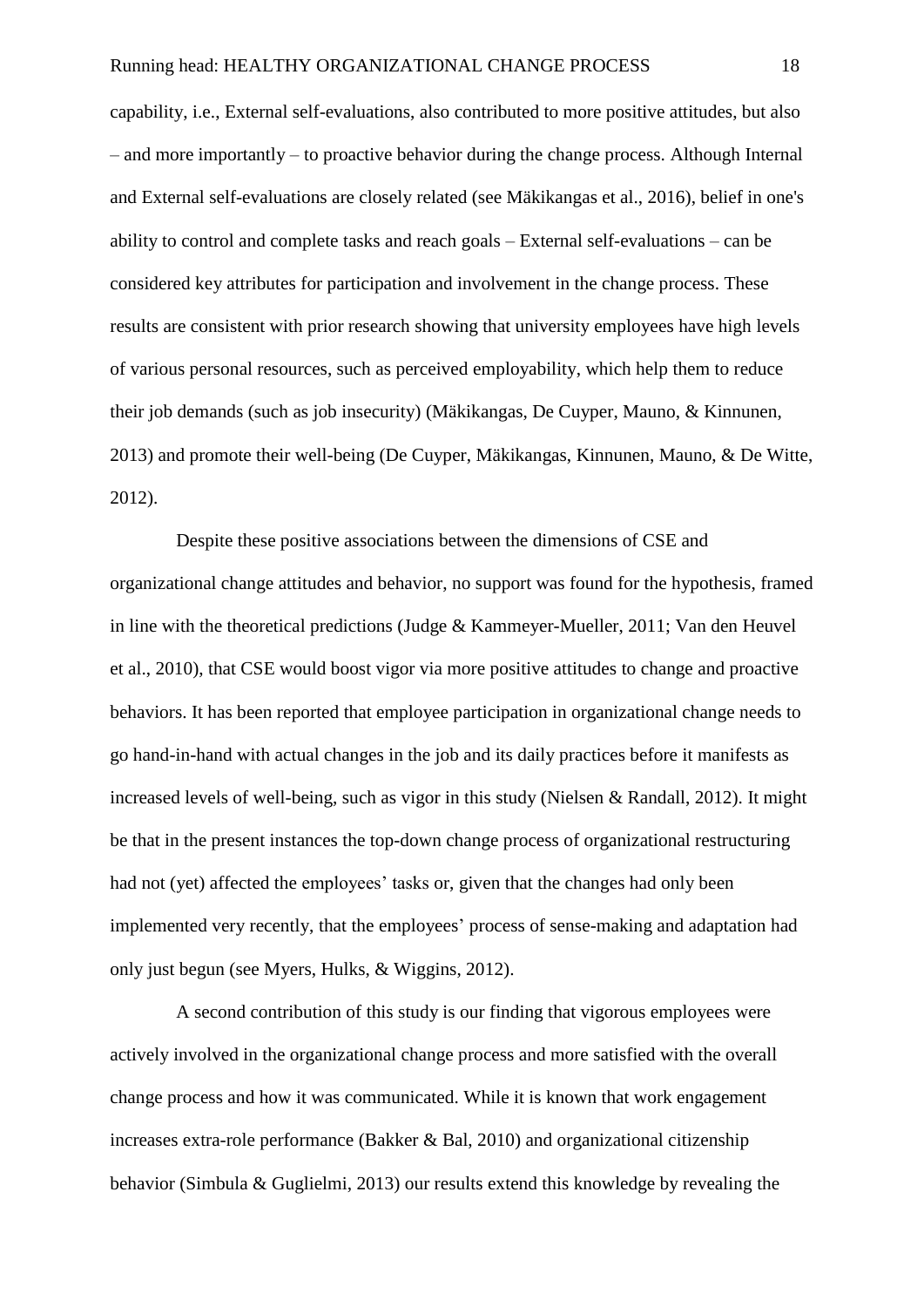favorable outcomes of vigor, that is, vigorous employees are also more willing to make extra efforts to support organizational changes. Overall, vigor displayed stronger associations than CSE with positive attitudes to the organizational change and proactive behavior. Our results, however, also suggested that the link from vigor to satisfaction with the information provided was weaker among academic than nonacademic university employees. It could be that academic staff with broad and demanding assignments and responsibilities (e.g., academic research, teaching, and administrative duties) (Boyd et al., 2011), exhibit higher levels of attachment to their job/work activities than to their organization (Winter, Taylor, & Sarros, 2000). Thus, their work motivation and energy is directed more towards their primary job tasks than institutional duties.

Moreover, the positive association between vigor and CSE was mediated by general satisfaction with the organizational change. More specifically, overall satisfaction mediated the relation between vigor and Internal self-evaluations. That is, satisfaction with the change increased the level of self-worth and the tendency to experience positive emotions later on. This pointed to the existence of a gain spiral of positive emotions over time: the emotional energy of an employee induces favorable attitudes towards the work environment and change in it; this, in turn, breeds personality resources, i.e., positive emotions and self-worth (Fredrickson, 1998; Hobfoll, 1989). The link between proactive behavior and External selfevaluations might have emerged in the long(er) run, if and when employees saw that their own actions mattered in implementing the change and that the change had a genuine impact on their daily work practices (see Nielsen & Randall, 2012).

To further understand healthy organizational change and to avoid the shortcomings of the present study, innovative full-panel long-term study designs are needed that take into account several specific coexisting mechanisms (i.e., moderators and mediators), a wide range of outcomes and the role of working conditions and leadership (see Judge & Kammeyer-Mueller, 2011; Van den Heuvel et al., 2010). We hope that this study inspires researchers to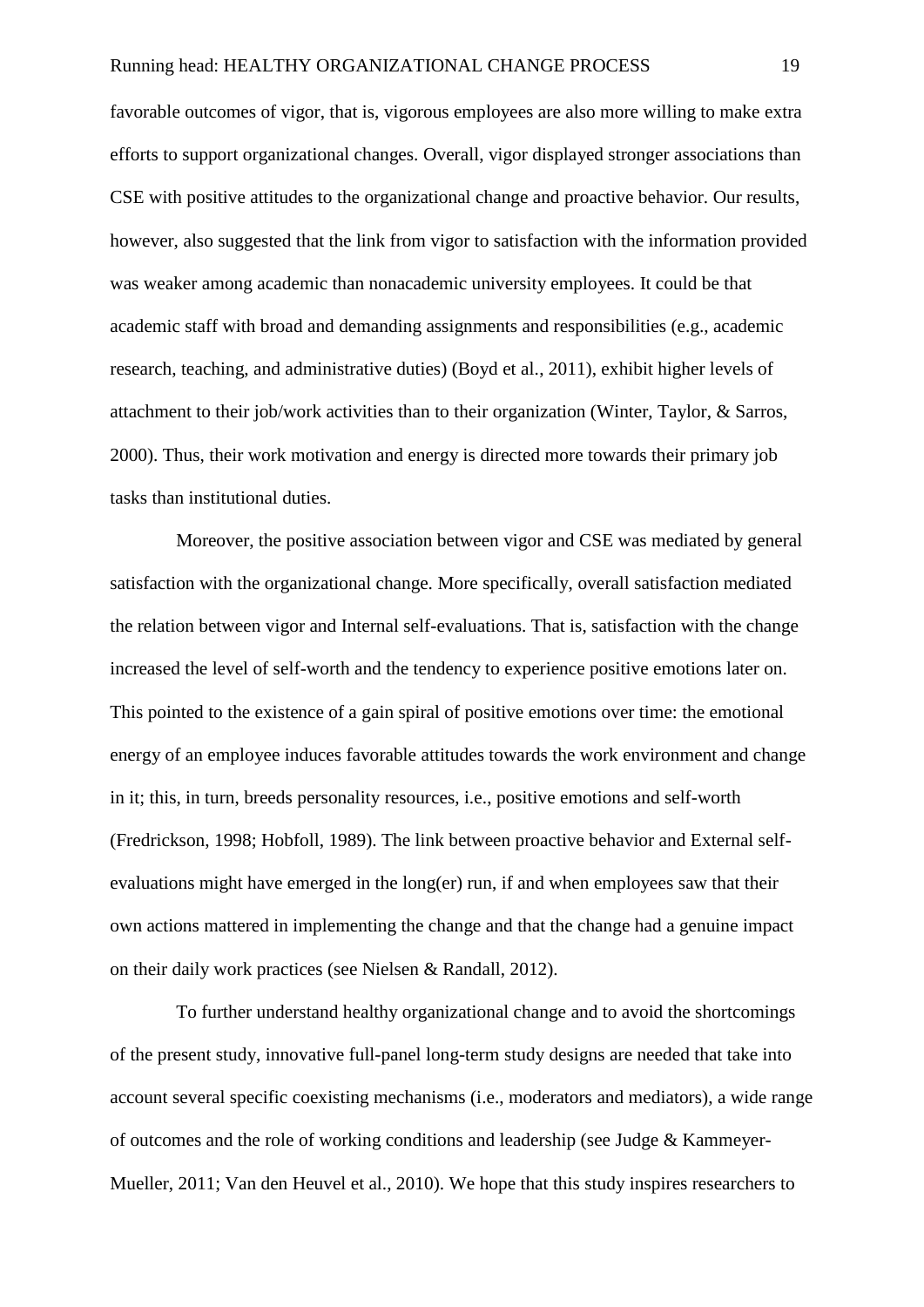further discuss and investigate the theoretical outcome models (see e.g., Mäkikangas et al., 2013), as in this study vigor represented a precursor of change experiences and behaviors. Furthermore, the longitudinal effects found in the present study need to be replicated in other contexts, as the results might have been affected by other changes in the labor market. For example, an economic downturn began in Finland during the second half of 2008 and subsequently intensified.

The practical implication of this study is that proactive behaviors and satisfaction with change should be promoted during organizational change processes. In this study, the mean values of these variables were not high, and satisfaction with the organizational change actually decreased over time. The academic employees were even less satisfied with the organizational change than the nonacademic employees. Possibly, they felt they had more to lose (e.g., job autonomy) than the nonacademic employees. Because organizational change, along with other kinds of changes in job/work practices, continues to be common in universities (Foss & Gibson, 2015), more emphasis should be placed on how changes are implemented in order to avert their possible negative consequences (see Bamberger et al., 2012; De Jong et al., 2016) and to keep these employees, in particular academic staff, as motivated and healthy as possible.

To conclude, in order to survive and prosper in a continuously changing university context, employees need to be proactive, show initiative and be capable of self-management (Foss & Gibson, 2015). Today, work in universities is less task-based and more self-directed, which also entails an ability to self-direct and self-motivate. People who are able to set goals and motivate themselves perform better in a changing environment. All in all, universities need vigorous employees, who show initiative in developing themselves and their work (Reijseger et al., 2012) and who react positively to change, as demonstrated in a novel way in this study. Vigor at work is boosted by various job resources (for a review, see Mauno, Feldt, Mäkikangas, & Kinnunen, 2010) and such resources are probably also meaningful for vigor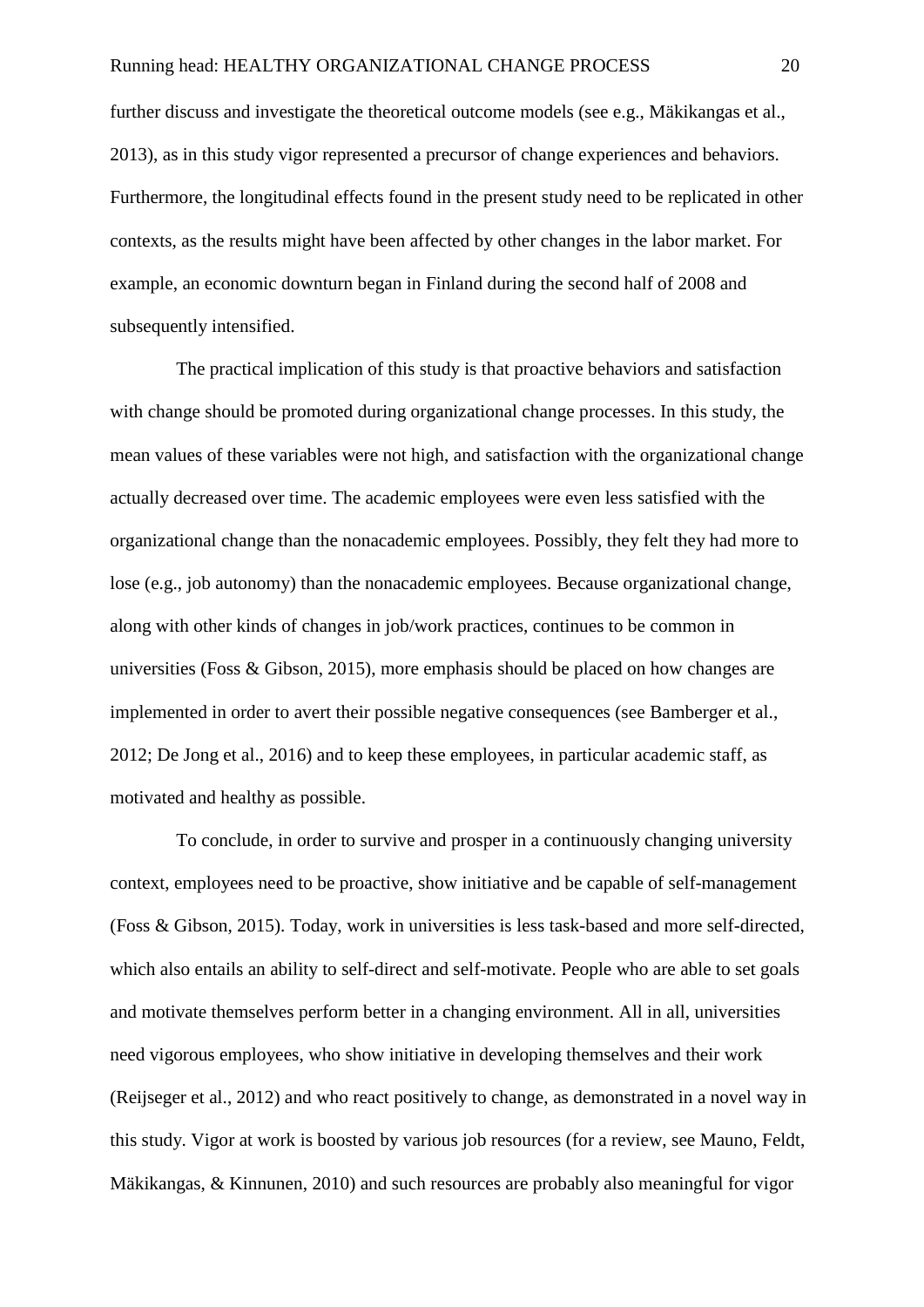during processes of organizational change. Autonomy and procedural justice, in particular, have been shown to be job resources with a long-term positive influence on organizational commitment among academic employees (Boyd et al., 2011). As these job resources boost institutional commitment, they are all the more important during times of organizational change (see also, Boyd et al., 2011).

### **References**

- Asparouhov, T., & Muthén, B. (2009). Exploratory structural equation modeling. *Structural Equation Modeling, 16*, 397–438. doi: 10.1080/10705510903008204
- Bakker, A. B., & Bal, M. (2010). Weekly work engagement and performance: A study among starting teachers. *Journal of Occupational and Organizational Psychology, 83*, 189– 206. doi: 10.1348/096317909X402596
- Bamberger, S. G., Vinding, A. L., Larsen, A., Nielsen, P., Fonager, K., Nielsen, R. N., Ryom, P., & Omland, Ø. (2012). Impact of organisational change on mental health: A systematic review. *Occupational and Environmental Medicine, 69*, 592–598. doi: 10.1136/oemed-2011-100381
- Bentler, P. M. (1990). Comparative fit indexes in structural models. *Psychological Bulletin, 107*, 238–246. doi: 10.1037/0033-2909.107.2.238
- Best, R. G., Stapleton, L. M., & Downey, R. G. (2005). Core self-evaluations and job burnout: The test of alternative models. *Journal of Occupational Health Psychology, 10*, 441–451. doi: 10.1037/1076-8998.10.4.441
- Boyd, C. M., Bakker, A. B., Pignata, S., Winefield, A. H., Gillespie, N., & Stough, C. (2011). A longitudinal test of the job demands-resources model among Australian university academics. *Applied Psychology: An International Review, 60*, 112-140. doi: 10.1111/j.1464-0597.2010.00429.x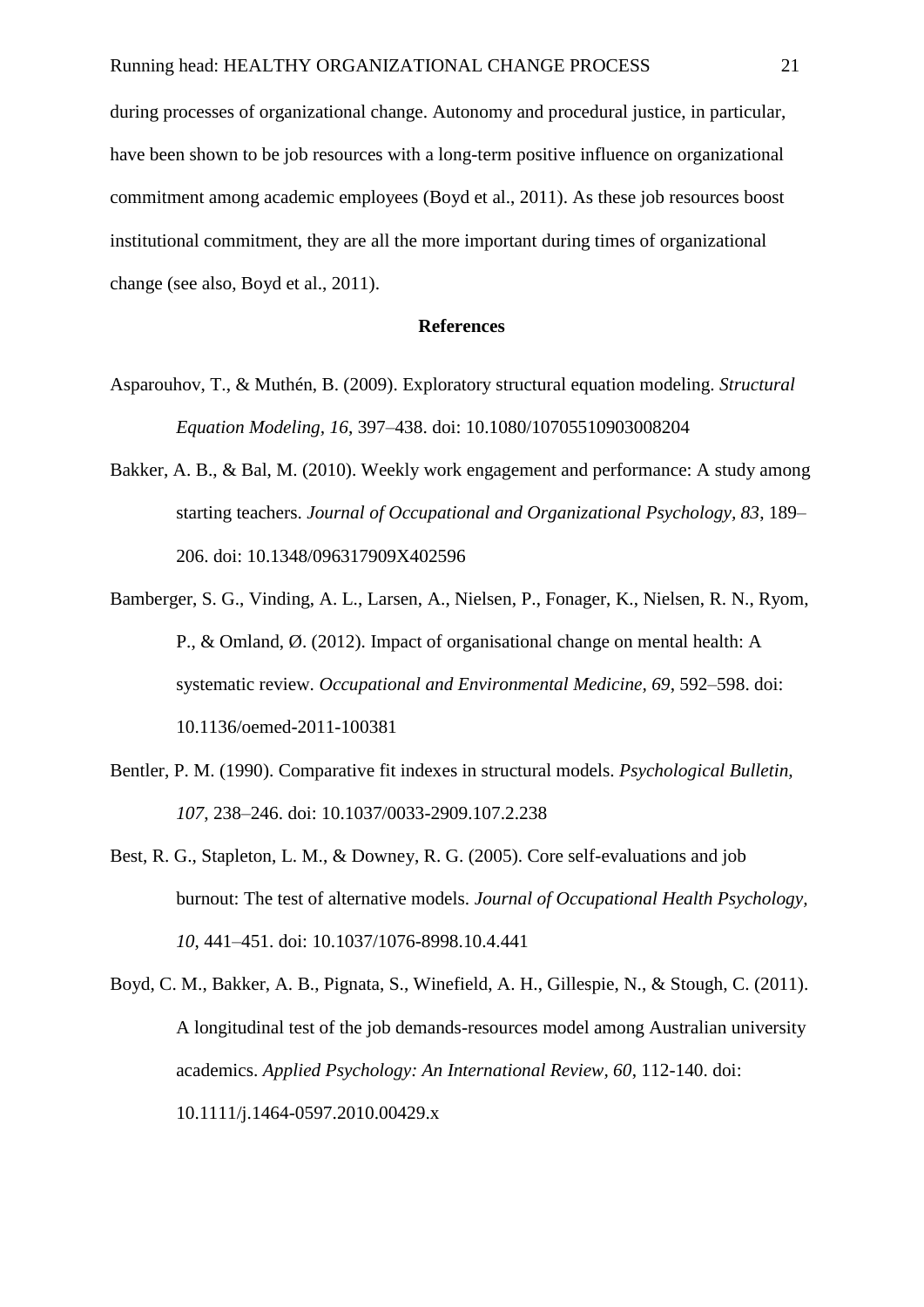- Chang, C-H., Ferris, D. L., Johnson, R. E., Rosen, C. C., & Tan, J. A. (2012). Core selfevaluations: A review and evaluation of the literature. *Journal of Management, 38*, 81–128. doi: 10.1177/0149206311419661
- De Cuyper, N., Mäkikangas, A., Kinnunen, U., Mauno, S., & De Witte H., (2012). Crosslagged associations between perceived external employability, job insecurity, and exhaustion: testing gain and loss spirals according to the Conservation and Resources Theory. *Journal of Organizational Behavior, 33*, 770–788. doi:10.1002/job1800.
- De Jong, T., Wiezer, N., de Weerd, M., Nielsen, K., Mattila-Holappa, P., & Mockałło, Z. (2016). The impact of restructuring on employee well-being: a systematic review of longitudinal studies. *Work & Stress, 30*, 91–114, doi:

10.1080/02678373.2015.1136710

- Doyle, C., & Hind, P. (1998). Occupational stress, burnout and job status in female academics. *Gender, Work and Organizations, 5*, 67–82. doi: 10.1111/1468- 0432.00047
- Finnish Ministry of Education and Culture (n.d.). *University reform*. Retrieved, from: http://www.minedu.fi/OPM/Koulutus/koulutuspolitiikka/Hankkeet/Yliopistolaitokse n\_uudistaminen/index.html?lang=en
- Foss, L., & Gibson, D. V. (2015). *The entrepreneurial university: Context and institutional change*. New York: Routledge.
- Fredrickson, B. L. (1998). What good are positive emotions? *Review of General Psychology, 2*, 300–319. doi: 10.1037//1089-2680.2.3.300
- Fumasoli, T., & Stensaker, B. (2013). Organizational studies in higher education: A reflection on historical themes and prospective trends. *Higher Education Policy, 26*, 479–496. doi: 10.1057/hep.2013.25
- Hakanen, J., Perhoniemi, R. & Toppinen-Tanner, S. (2008). Positive gain spirals at work: From job resources to work engagement, personal initiative and work-unit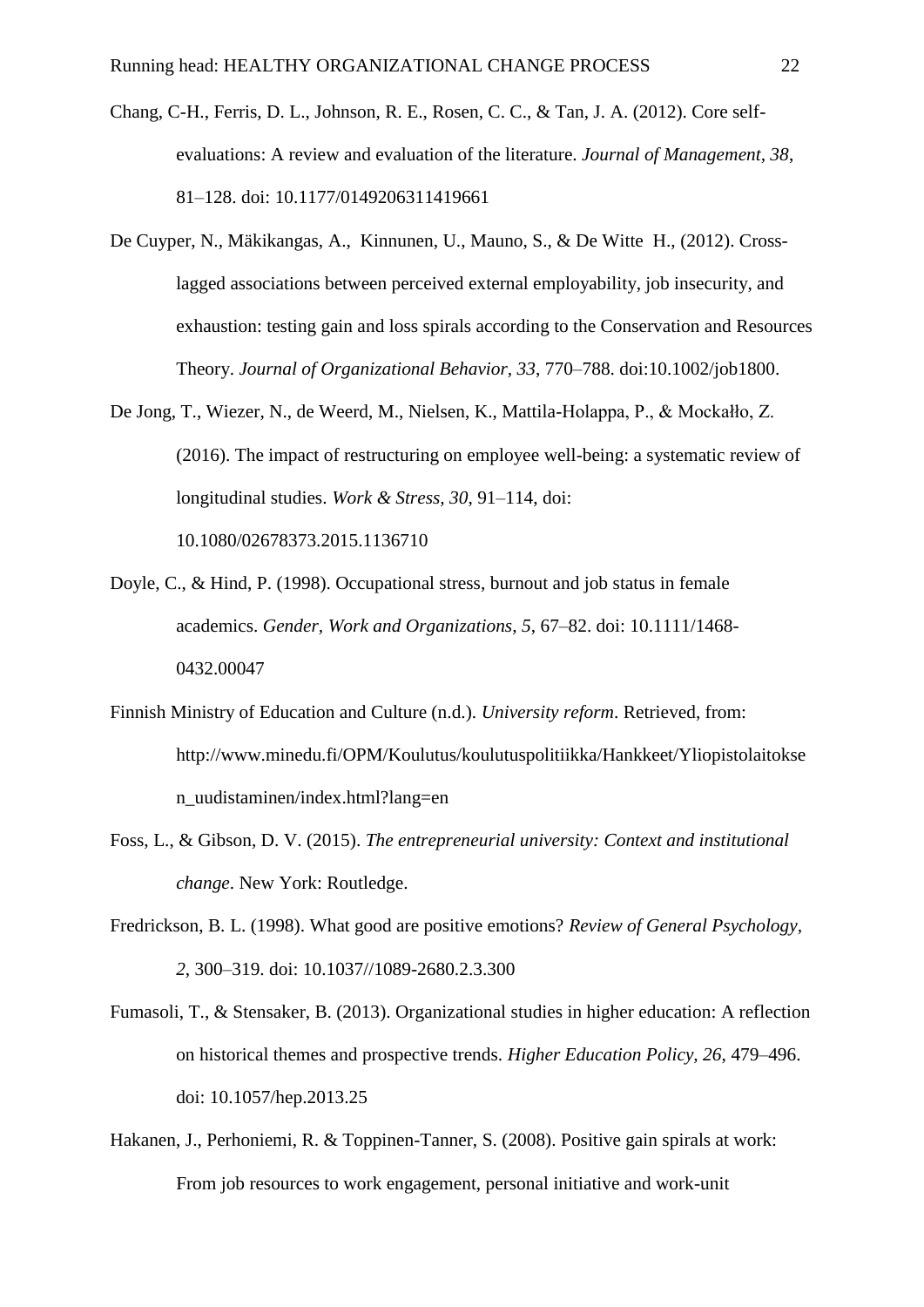innovativeness. *Journal of Vocational Behavior, 73*, 78–91. doi: 10.1016/j.jvb.2008.01.003

- Hobfoll, S. E. (1989). Conservation of resources. A new attempt at conceptualizing stress. *American Psychologist, 44*, 513–524. doi: 10.1037//0003-066X.44.3.513
- Hu, L., & Bentler, P.M. (1999). Cutoff criteria for fit indexes in covariance structure analysis: Conventional criteria versus new alternatives. *Structural Equation Modeling: A Multidisciplinary Journal, 6,* 1–55. doi: 10.1080/10705519909540118
- Judge, T. A., & Bono, J. E. (2001). Relationship of core self-evaluations traits − self-esteem, generalized self-efficacy, locus of control, and emotional stability − with job satisfaction and job performance: A meta-analysis. *Journal of Applied Psychology, 86*, 80–92. doi: 10.1037//0021-9010.86.1.80
- Judge, T. A., Erez, A., Bono, J. E., & Thoresen, C. J. (2003). The core self-evaluation scale: Development of a measure. *Personnel Psychology, 56*, 303–331. doi: 10.1111/j.1744-6570.2003.tb00152.x
- Judge, T. A., & Kammeyer-Mueller, J. D. (2011). Implications of core self-evaluations for a changing organizational context. *Human Resource Management Review, 21*, 331– 341. doi: 10.1016/j.hrmr.2010.10.003
- Judge, T. A., Locke, E. A., & Durham, C. C. (1997). The dispositional causes of job satisfaction: A core evaluations approach. In L. Cummings & B. Staw (Eds.), *Research in organizational behavior*. Vol. 19. (pp. 151–188). Greenwich, CT: JAI Press.
- Kalimo, R., Olkkonen, M., & Toppinen, S. (1993). *Ihminen kehittyvässä tuotannossa: Tutkimus- ja kehityshanke teollisuudessa*. Työterveyslaitos. [Humans in evolving production: Research and development in the industry. Finnish Institute of Occupational Health.]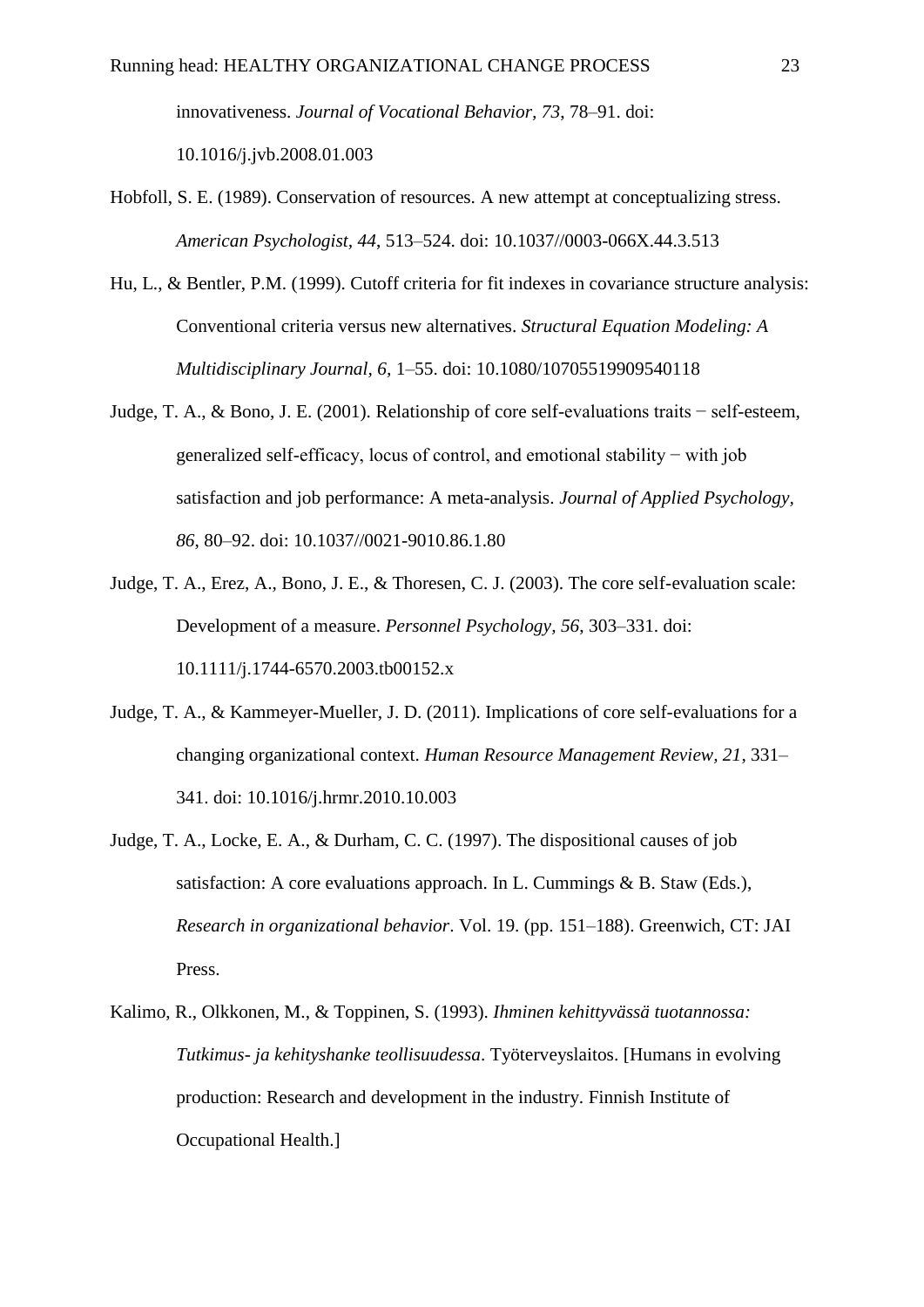- Kammeyer-Mueller, J. D., Judge, T. A., & Scott, B. A. (2009). The role of core selfevaluations in the coping process. *Journal of Applied Psychology, 94*, 177–195. doi: 10.1037/a0013214
- Kinman, G., & Jones, F. (2008). A life beyond work? Job demands, work-life balance, and wellbeing in UK academics. *Journal of Human Behavior in the Social Environment, 17*, 41–60. doi: 10.1080/10911350802165478
- Kinman, G. & Wray, S. (in press). *Work and wellbeing in academic employees: an evidence based approach*. Palgrave Macmillan.
- Marks, M. L. (2006). Workplace recovery after mergers, acquisitions, and downsizings: Facilitating individual adaptation to major organizational transitions. *Organizational Dynamics, 35*, 384–399. doi: 10.1016/j.orgdyn.2006.08.004
- Mauno, S., Feldt, T., Mäkikangas, A., & Kinnunen, U. (2010). *Job demands and resources as antecedents of work engagement: A qualitative review and directions for future research*. In S. Albrecht (Ed.), Handbook of employee engagement (pp. 111–129). Australia: Elgar publishing.
- Muthén, L. K., & Muthén, B. O. (1998–2010). *Mplus User's Guide. Sixth Edition*. Los Angeles, CA: Muthén & Muthén.
- Myers, P., Hulks, S., & Wiggins, L. (2012). *Organizational change. Perspectives on theory and practice*. UK: Oxford University Press.

Mäkikangas, A., De Cuyper, N., Mauno, S., & Kinnunen, U. (2013). A longitudinal personcentred view on perceived employability: The role of job insecurity. *European Journal of Work and Organizational Psychology*, 22, 490–503. doi: 10.1080/1359432X.2012.665230

Mäkikangas, A., Feldt, T., Kinnunen, U., & Mauno, S. (2013). Does personality matter? A review of individual differences in occupational well-being. In A. B. Bakker. (Ed.),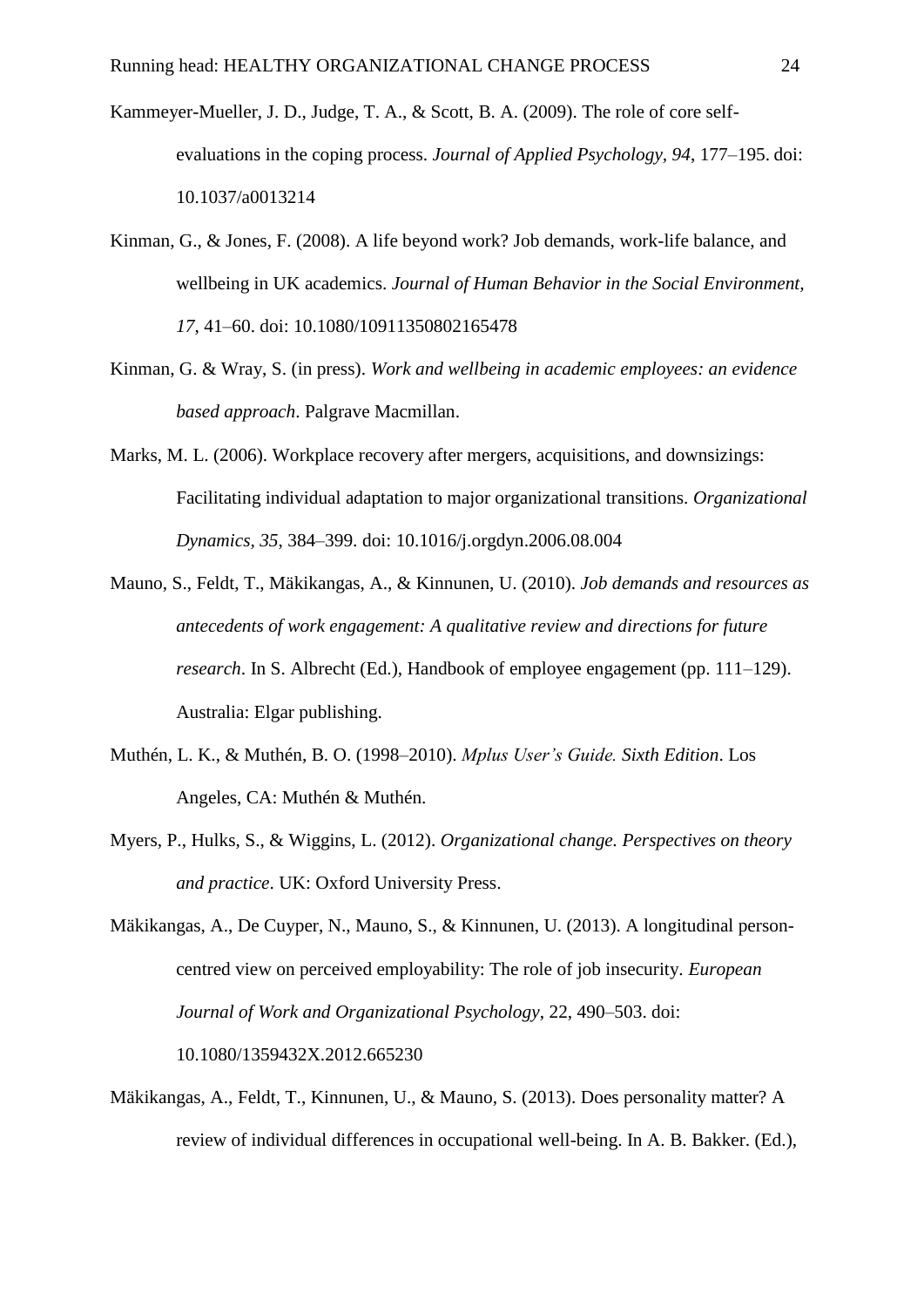*Advances in Positive Organizational Psychology - Volume 1* (pp. 107–143). Bingley, UK: Emerald. doi: 10.1108/S2046-410X(2013)0000001008

- Mäkikangas, A., Kinnunen, U., Mauno, S., & Selenko, E. (2016). Factor structure and longitudinal factorial validity of the Core Self-Evaluation Scale. Exploratory structural equation modelling. *European Journal of Psychological Assessment*. Advance online publication. doi: 10.1027/1015-5759/a000357
- Nielsen, K., & Randall, R. (2012). The importance of employee participation and perceptions of changes in procedures in a teamworking intervention. *Work & Stress, 26*, 91–111. doi: 10.1080/02678373.2012.682721
- Oreg, S., Vakola, M., & Armenakis, A. (2011). Change recipients' reactions to organizational change: A 60-year review of quantitative studies. *The Journal of Applied Behavioral Science, 47*, 461–524. doi: 10.1177/0021886310396550
- Piitulainen, S. Mauno, S., & Kinnunen, U. (2002). Työn stressitekijöiden ja hyvinvoinnin arvioiminen PMI-kyselyllä. Kyselyn luotettavuuden arviointi ja stressikokemusten eriytyminen taustatekijöiden mukaan [Evaluating job stressors and well-being with the pressure management indicator: The reliability of the questionnaire and variation in stress experiences according to background variables]. *Työ & Ihminen, 16*, 29–42.
- Reijseger, G., Schaufeli, W. B., Peeters, M. C. W., & Taris, T. W. (2012). Ready, set, go! A model of the relation between work engagement and performance. In S. P. Gongalves & J. G. Neves (Eds.), *Occupational Health Psychology: From burnout to well-being* (pp. 289–306). Rosemead, CA: Scientific and Academic Publishing.
- Rich, B. L., Lepine, J. A., & Crawford, E. R. (2010). Job engagement: Antecedents and effects on job performance. *Academy of Management Journal, 53*, 617–635. doi: 10.5465/AMJ.2010.51468988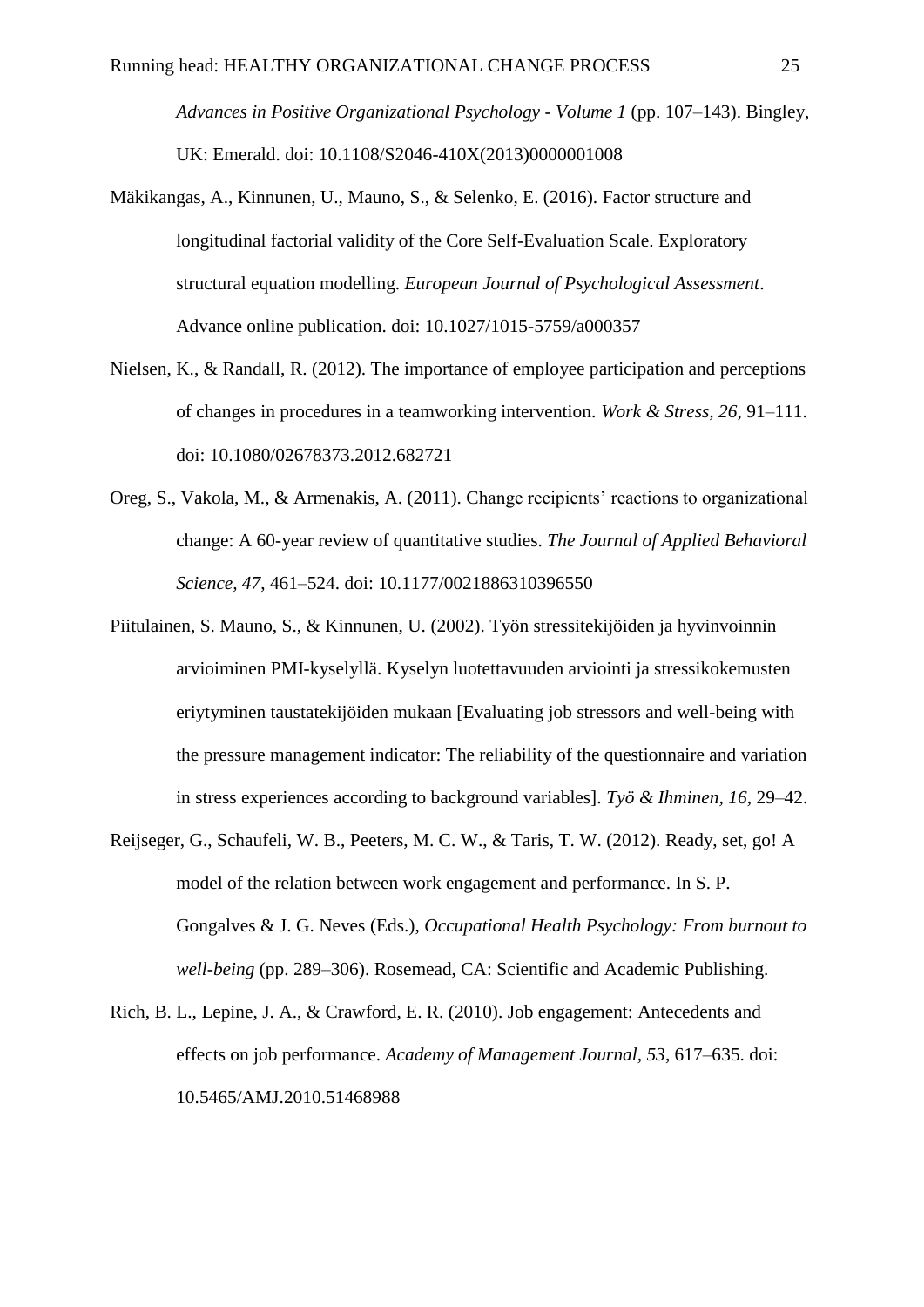- Rothmann, S., & Jordaan, G. M. E. (2006). Job demands, job resources and work engagement of academic staff in South African higher education institutions. *SA Journal of Industrial Psychology, 32*, 87–96. doi: 10.4102/sajip.v32i4.247
- Salanova, M., Llorens, S., & Schaufeli, W. (2011). "Yes, I can, I feel good, and I just do it!" On gain cycles and spirals of efficacy beliefs, affect, and engagement. *Applied Psychology: An international Review, 60*, 255–285. doi: 10.1111/j.1464- 0597.2010.00435.x
- Satorra, A., & Bentler, P. M. (2001). A scaled difference chi-square test statistic for moment structure analysis. *Psychometrika, 66*, 507–514. doi: 10.1007/BF02296192
- Schaufeli, W. B., Bakker, A. B. & Salanova, M. (2006). The measurement of work engagement with a short questionnaire: A cross-national study. *Educational and Psychological Measurement, 66*, 701–716. doi: 10.1177/0013164405282471
- Schaufeli, W. B., Salanova, M., González-Romá, V., & Bakker, A. B. (2002). The measurement of engagement and burnout: A two sample confirmatory factor analytic approach. *Journal of Happiness Studies, 3*, 71–92. doi: 10.1023/A:1015630930326
- Schermelleh-Engel, K., Moosbrugger, H., & Müller, H. (2003). Evaluating the fit of structural equation models: Test of significance and descriptive goodness-of-fit measures. *Methods of Psychological Research Online, 8*, 23–74.
- Seligman, M., & Csikszentmihalyi, M. (2000). Positive psychology. An introduction. *American Psychologist, 55*, 5–14. doi: 10.1037/0003-066X.55.1.5
- Seppälä, P., Mauno, S., Feldt, T., Hakanen, J., Kinnunen, U., Tolvanen, A., & Schaufeli, W. B. (2009). The construct validity of the Utrecht Work Engagement Scale: Multisample and longitudinal evidence. *Journal of Happiness Studies, 10*, 459–481. doi: 10.1007/s10902-008-9100-y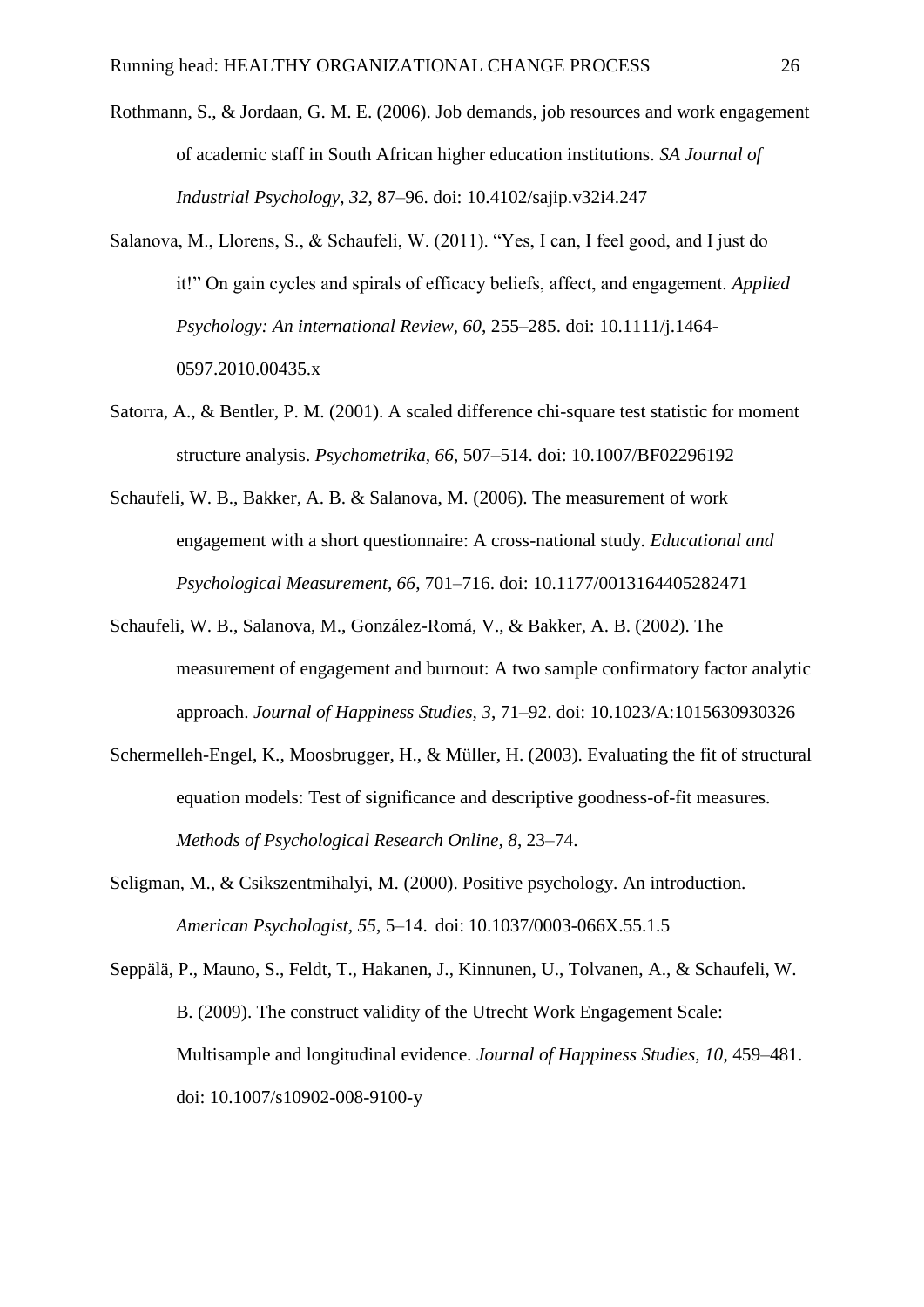- Simbula, S., & Guglielmi, D. (2013). I am engaged, I feel good, and I go the extra-mile: Reciprocal relationships between work engagement and consequences. *Journal of Work and Organizational Psychology, 29*, 117–125. doi: 10.5093/tr2013a17
- Simbula, S., Guglielmi, D., & Schaufeli, W. (2011). A three-wave study of job resources, self-efficacy, and work engagement among Italian schoolteachers. *European Journal of Work and Organizational Psychology, 20*, 285–304. doi: 10.1080/13594320903513916
- Tytherleigh, M. Y., Webb, C., Cooper, C. L., & Ricketts, C. (2005). Occupational stress in UK higher education institutions: a comparative study of all staff categories. *Higher Education Research & Development, 24*, 41–61. doi:

10.1080/0729436052000318569

- Van den Heuvel, Demerouti, E., Schaufeli, W., & Bakker, A. B. (2010). Personal resources and work engagement in the face of change. In J. Houndmont & S. Leka (Eds.), *Contemporary occupational health psychology: Global perspective on research and practice* (pp. 124–150). Chichester: John Wiley & Sons Ltd.
- Välimaa, J. (1994). A trying game: Experiments and reforms in Finnish higher education. *European Journal of Education, 29*, 149–163. doi: 10.2307/1561638
- William, S. & Cooper, C.L. (1998). Measuring occupational stress: development of the pressure management indicator. *Journal of Occupational Health Psychology, 3*, 306– 321. doi: 10.1037/1076-8998.3.4.306
- Winter, R., Taylor, T., & Sarros, J. (2000). Trouble at Mill: Quality of academic worklife issues within a comprehensive Australian university. *Studies in Higher Education, 25*, 279–294. doi: 10.1080/713696158
- Xanthopoulou, D., Bakker, A., Demerouti, E., & Schaufeli, W. (2009). Reciprocal relationships between job resources, personal resources, and work engagement. *Journal of Vocational Behavior, 74*, 235–244. doi: 10.1016/j.jvb.2008.11.003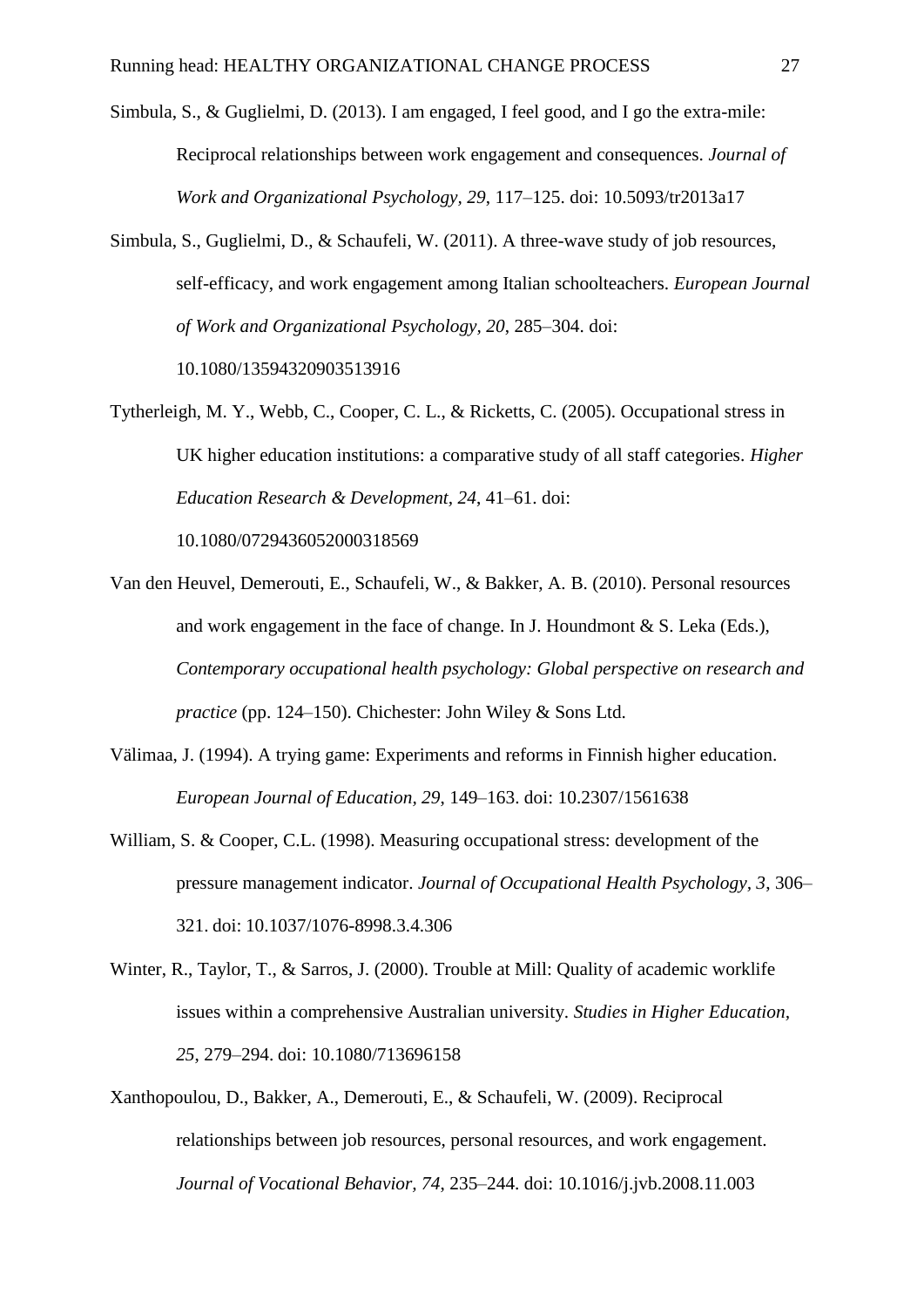# **Figure captions**

Figure 1. Final model showing the significant standardized path coefficients. Covariances between the latent factors are omitted for clarity.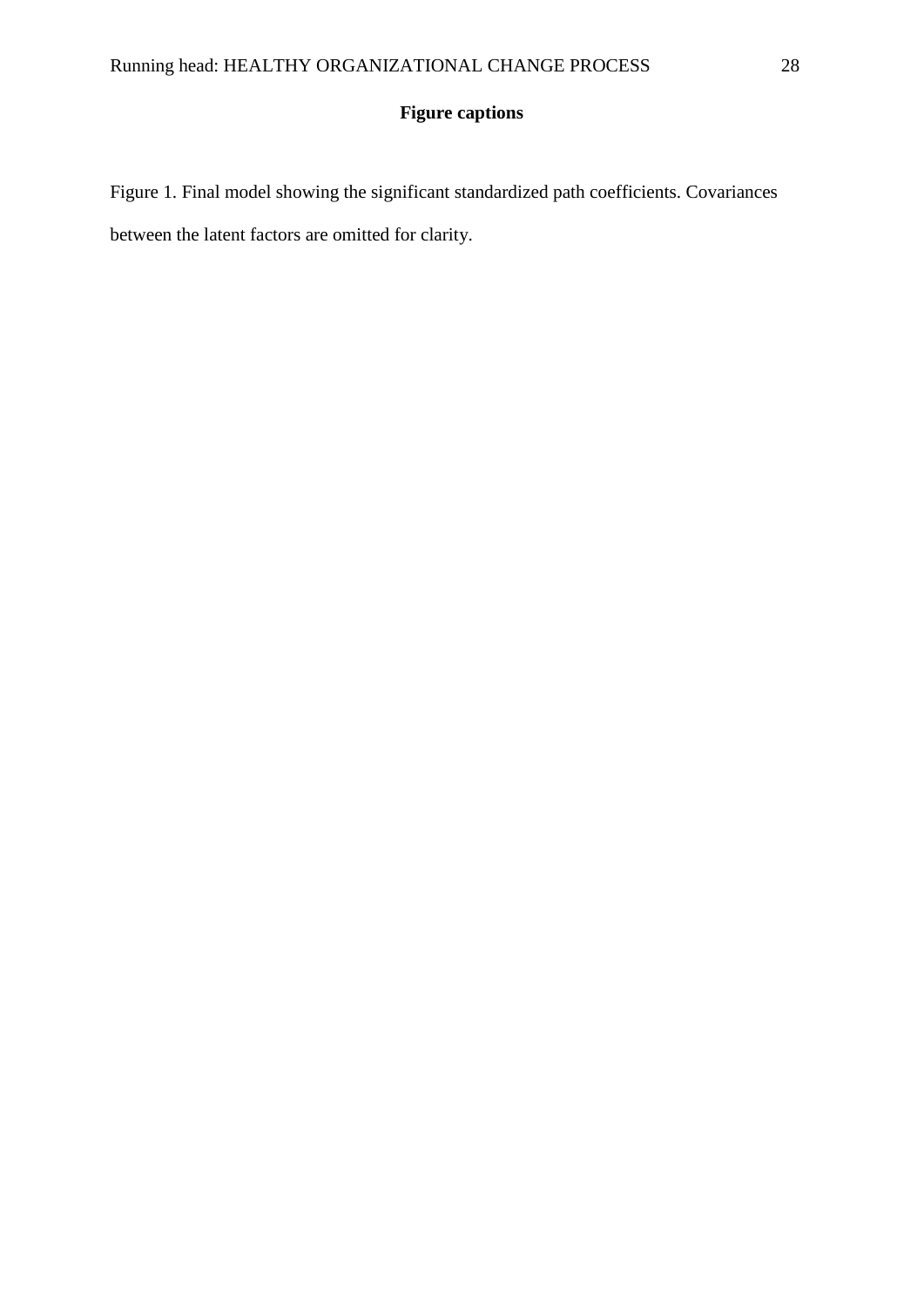|                                | M    | $\cal SD$ |     | $\overline{2}$ | $\overline{3}$ | $\overline{4}$ | 5 <sup>5</sup> | 6      | $\overline{7}$ | 8      | 9   | 10  | 11  | 12  |
|--------------------------------|------|-----------|-----|----------------|----------------|----------------|----------------|--------|----------------|--------|-----|-----|-----|-----|
| 1. CSE T1                      | 4.99 | 0.87      | .89 |                |                |                |                |        |                |        |     |     |     |     |
| 2. CSE T2                      | 5.05 | 0.86      | 83  | .88            |                |                |                |        |                |        |     |     |     |     |
| 3. CSE T3                      | 5.07 | 0.89      | .79 | .84            | .88            |                |                |        |                |        |     |     |     |     |
| 4. Overall satisfaction T2     | 2.22 | 0.60      | .22 | .21            | .22            | .82            |                |        |                |        |     |     |     |     |
| 5. Satisfaction information T2 | 2.67 | 0.81      | .15 | .13            | .13            | .47            | .76            |        |                |        |     |     |     |     |
| 6. Active participation T2     | 3.31 | 0.70      | .20 | .24            | .22            | $-.06$         | $-.06$         | .74    |                |        |     |     |     |     |
| 7. Overall satisfaction T3     | 2.11 | 0.61      | .20 | .19            | .21            | .65            | .39            | .01    | .84            |        |     |     |     |     |
| 8. Satisfaction information T3 | 2.41 | 0.85      | .14 | .11            | .14            | .41            | .57            | $-.09$ | .55            | .77    |     |     |     |     |
| 9. Active participation T3     | 3.42 | 0.69      | .21 | .23            | .25            | $-.04$         | $-.07$         | .69    | $-.03$         | $-.04$ | .72 |     |     |     |
| 10. Vigor T1                   | 4.83 | 0.99      | .62 | .56            | .56            | .16            | .14            | .19    | .18            | .14    | .20 | .89 |     |     |
| 11. Vigor T2                   | 4.85 | 0.99      | .51 | .59            | .54            | .22            | .17            | .23    | .21            | .12    | .22 | .76 | .90 |     |
| 12. Vigor T3                   | 4.84 | 1.04      | .51 | .56            | .63            | .21            | .13            | .22    | .23            | .15    | .24 | .72 | .76 | .91 |

|  |  | Table 1. Descriptive information on the study variables. Cronbach's alphas bolded and presented in the diagonal. |
|--|--|------------------------------------------------------------------------------------------------------------------|
|  |  |                                                                                                                  |

*Note.*  $r > .13$ ,  $p < .001$ . CSE = Core self-evaluations; Overall satisfaction = Overall satisfaction with the organizational change; Satisfaction information = Satisfaction with the information provided on the organizational change; Active participation = Active participation in the organizational change.